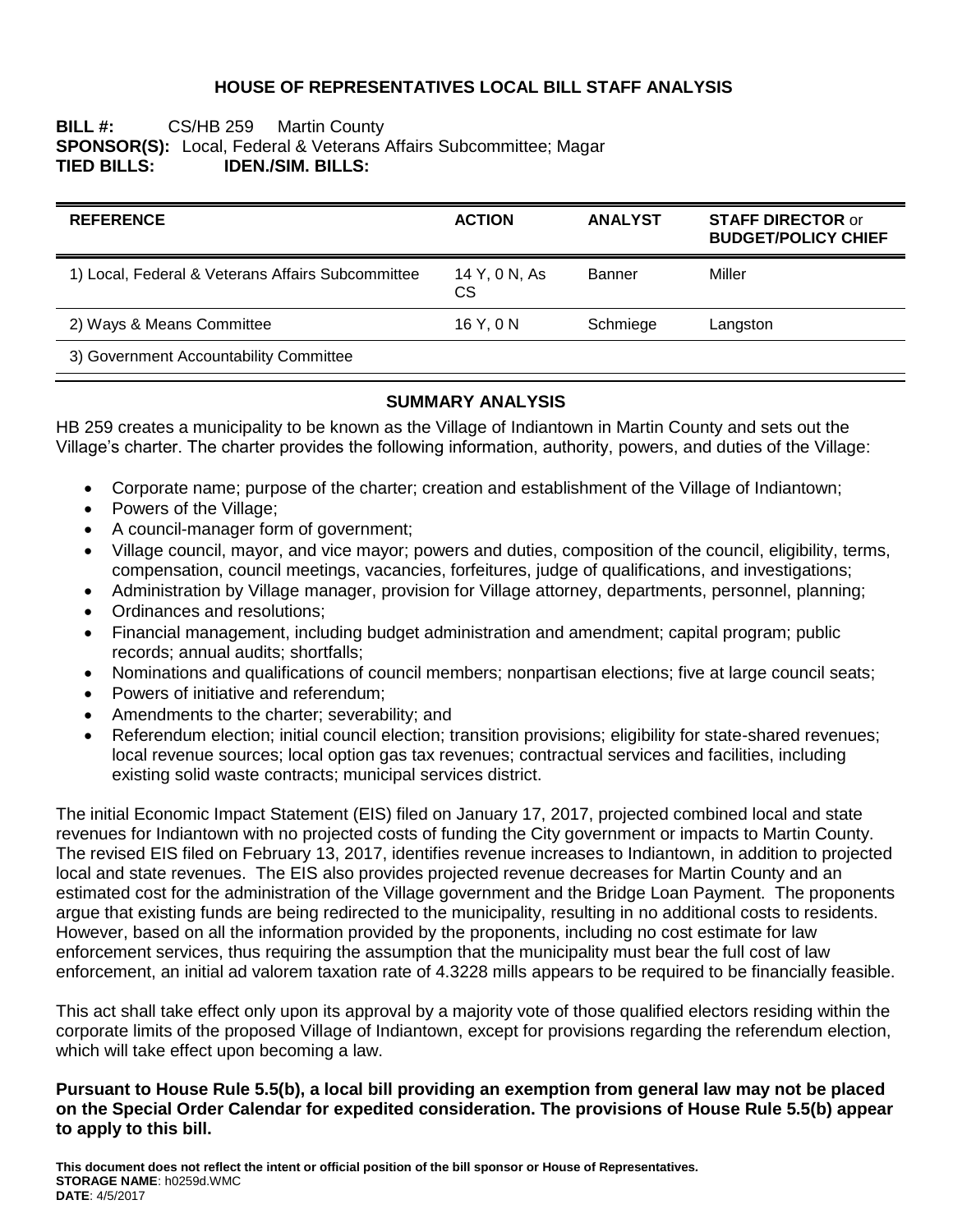## **FULL ANALYSIS**

## **I. SUBSTANTIVE ANALYSIS**

## A. EFFECT OF PROPOSED CHANGES:

By adopting the statutory requirements in chapter 165, F.S., the Legislature carefully and clearly articulated the standards and minimum requirements for any community, no matter what its circumstances, to seek municipal incorporation. If a community meets the minimum factual conditions and submits a plan demonstrating a willingness to fund proposed government services in a manner that is financially responsible not only to the residents of the community but to neighboring governments and the state, the proposed municipal incorporation may be feasible.

### **Present Situation**

### Provisions of Law Controlling Municipal Incorporation

## *Constitutional Provisions*

The Florida Constitution states municipalities<sup>1</sup> may be established or abolished and their charters amended pursuant to general or special law. Municipalities are constitutionally granted all governmental, corporate, and proprietary powers necessary to conduct municipal government, perform municipal functions, and render municipal services. Additionally, municipalities are constitutionally authorized to exercise any power for municipal purposes except when expressly prohibited by general or special law.<sup>2</sup> The power to tax is granted only by general law.<sup>3</sup> The legislative body of a municipal government is constitutionally required to be elected.<sup>4</sup>

## *Municipal Home Rule Powers Act*

The Municipal Home Rule Powers Act (Powers Act)<sup>5</sup> acknowledges the constitutional grant of municipal powers and authorizations. Nothing in the Powers Act may be construed to permit any change in a special law or municipal charter without approval by referendum<sup>6</sup> if the change affects any of the following:<sup>7</sup>

- The exercise of extraterritorial powers;
- An area that includes lands within and without a municipality;
- The creation or existence of a municipality;
- The terms of elected officers and their manner of election, except for the selection of election dates and qualifying periods for candidates and for changes in terms necessitated by change in election dates;
- The distribution of powers among elected officers;
- Matters prescribed by charter relating to appointive boards;
- Any change in form of government; or
- Any rights of municipal employees.

 $<sup>1</sup>$  Art. VIII, s. 2(a), Fla. Const. A municipality is a local government entity, located within a county that is created to perform</sup> additional functions and provide additional services for the particular benefit of the population within the municipality. The term "municipality" can be used interchangeably with the terms "city," "town," and "village."

 $2$  Art. VIII, s. 2(b), Fla. Const.

 $3$  Art. VII, s. 9(a), Fla. Const.

 $<sup>4</sup>$  Art. VIII, s. 2(b), Fla. Const.</sup>

 $<sup>5</sup>$  Chapter 166, F.S.</sup>

 $<sup>6</sup>$  As provided in s. 166.031, F.S.</sup>

 $7$  Section 166.021(4), F.S.

**STORAGE NAME**: h0259d.WMC **PAGE: 2**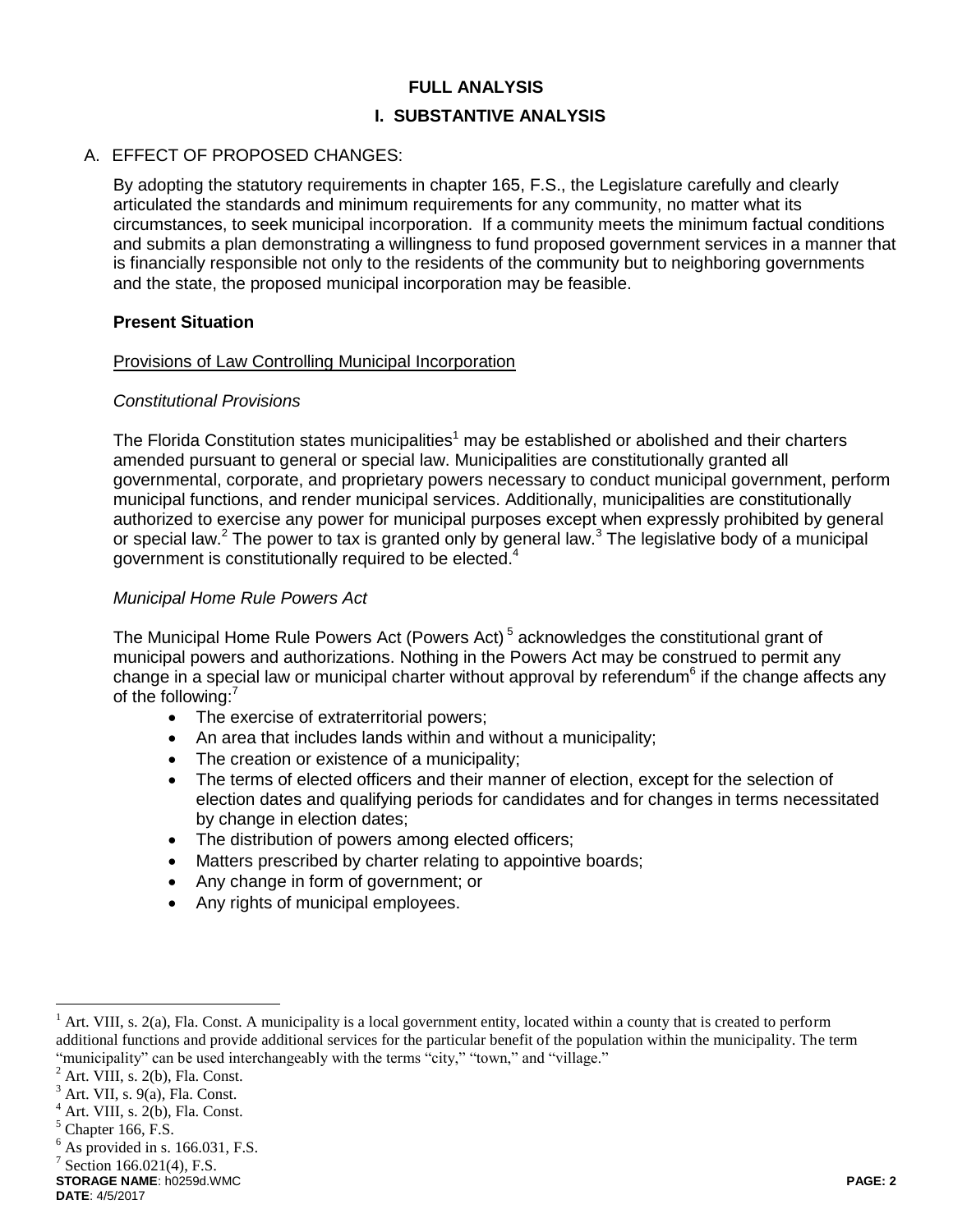# *Formation of Municipalities Act*

Florida law governing the formation and dissolution of municipal governments is found in the Formation of Municipalities Act (Formation Act).<sup>8</sup> The stated purpose of the Formation Act is to provide standards, direction, and procedures for the incorporation, merger, and dissolution of municipalities so as to achieve the following:

- Orderly patterns of urban growth and land use;
- Adequate quality and quantity of local public services;
- Financial integrity of municipalities;
- The elimination or reduction of avoidable and undesirable differentials in fiscal capacity among neighboring local governmental jurisdictions; and
- Equity in the financing of municipal services.

Under the Formation Act, a municipal government may be established where no such government exists only if the Legislature adopts the municipal charter by special act after determining the appropriate standards have been met.<sup>9</sup>

## Physical Requirements for Municipal Incorporation<sup>10</sup>

The area proposed for incorporation must meet the following conditions in order to be eligible for incorporation:

- Be compact, contiguous, and amenable to separate municipal government.
- Have a total population, as determined in the latest official state census, special census or estimate of population, of at least 1,500 persons in counties with a population of 75,000 or less, and of at least 5,000 persons in counties with a population of more than 75,000.
- Have an average population density of at least 1.5 persons per acre or have extraordinary conditions requiring the establishment of a municipal corporation with less existing density.
- Have a minimum distance of at least two miles from the boundaries of an existing municipality within the county. Alternatively, it must have an extraordinary natural boundary that requires separate municipal governments.
- Have a proposed municipal charter that prescribes the form of government and clearly defines the responsibility for legislative and executive functions, and does not prohibit the legislative body from exercising its power to levy any tax authorized by the Florida Constitution or general law.
- Have a plan for incorporation honoring existing contracts for solid waste collection services in the affected areas for the shorter of five years or the remainder of the contract term.<sup>11</sup>

## Procedural Requirements for Municipal Incorporation

## *Special Act*

The Legislature has chosen to create the charter for a new municipality only by special act.<sup>12</sup> Municipal incorporations are initiated as local bills, a type of special act. A local bill is legislation relating to (or designed to operate only in) a specifically indicated part of the state or purporting to operate within classified territory when such classification is not permissible or legal in a general bill.<sup>13</sup> To incorporate

 $\overline{a}$ 

**STORAGE NAME**: h0259d.WMC **PAGE: 3**

 $8$  Chapter 165, F.S.

 $9$  An exception to this principle is the home rule authority of Miami-Dade County, where the board of county commissioners has been granted the exclusive power to create municipalities within that county through the Florida Constitution. *See* s. 165.022, F.S., and Art. VIII, s. 6(e), Fla. Const. Adopted in 1957, the Miami-Dade County Home Rule Charter provides for the creation of new municipalities at Art. 6, s. 6.05.

 $10$  Section 165.061, F.S.

 $11$  In accordance with Art. I, s. 10, Fla. Const.

 $12$  Section 165.041(1)(a), F.S.

<sup>13</sup> *State ex rel. Landis v. Harris*, 163 So. 237, 240 (Fla.1934).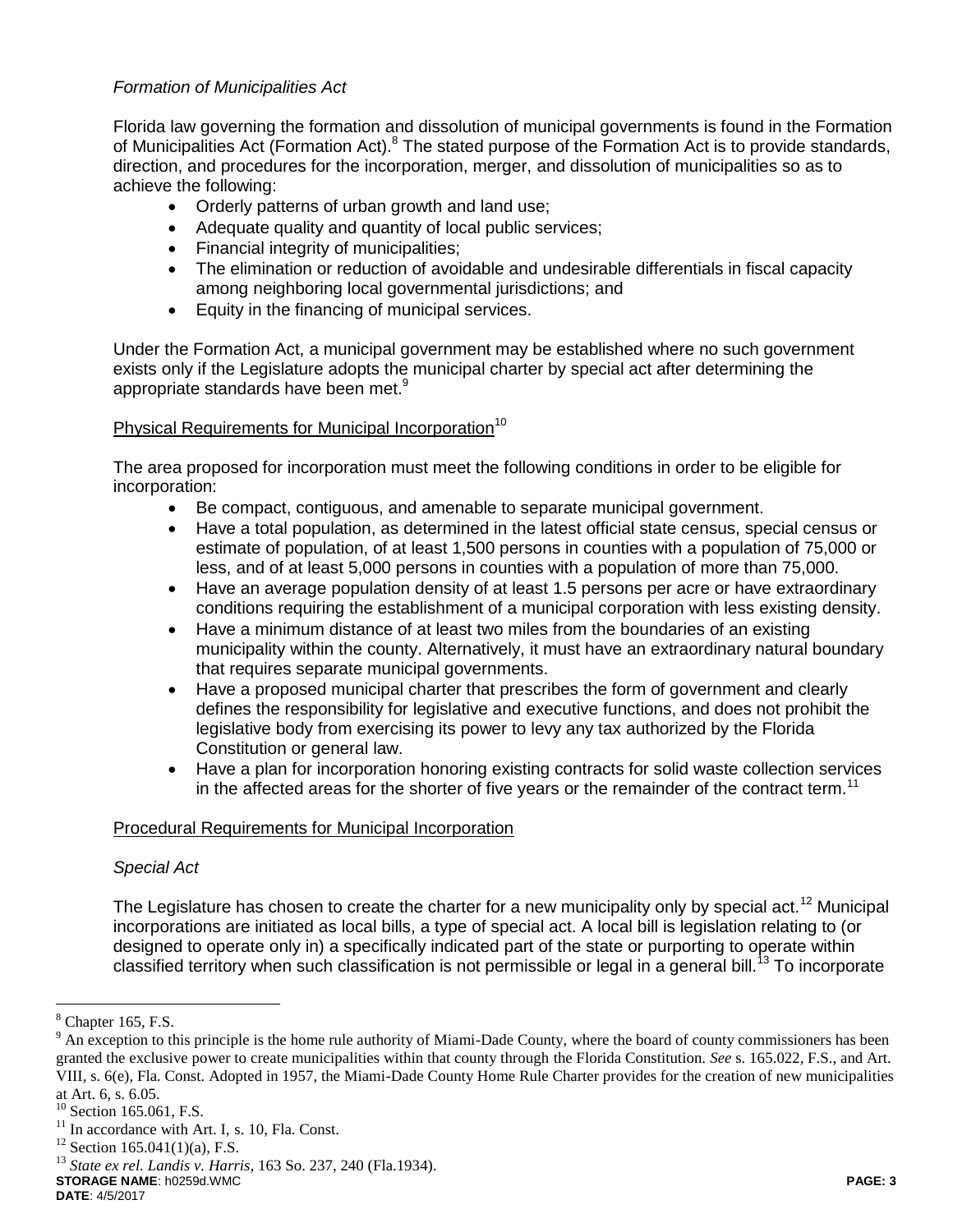a municipality, the special act must include a proposed municipal charter prescribing the form of government and clearly defining the legislative and executive functions of city government. The special act may not prohibit or limit tax levies otherwise authorized by law.<sup>14</sup>

Unless conditioned to become effective only upon approval by qualified electors, no special act may be passed without prior publication of intent to seek such enactment.<sup>15</sup> The notice of intent to file must be published in the manner provided by general law.<sup>16</sup> Because of the impact on local residents of creating a new form of local government, the Legislature generally requires a special act incorporating a municipality to be subject to a referendum. A bill proposing creation of a municipality will be reviewed based on the statutory standards for municipal incorporation.<sup>17</sup>

## *Local Bill Process*

As a local bill, a proposed municipal incorporation also must meet the Local Bill Policy of the House, which provides that no local bill may be considered by the Local, Federal and Veterans Affairs Subcommittee – or other House committees or subcommittees – prior to the receipt of an original Economic Impact Statement and a Local Bill Certification Form.<sup>18</sup> The Economic Impact Statement should assess the cost of implementation, state who will bear such cost, and identify who will benefit from the passage of the special act. The Local Bill Certification Form certifies the purpose of the bill cannot be accomplished locally, a public hearing has been held, all statutory and constitutional requirements have been met, and a majority of the local legislative delegation<sup>19</sup> approves the bill.

# *Feasibility Study*

A feasibility study and a local bill proposing the municipal government charter must be submitted for consideration of incorporation. The feasibility study is a survey of the proposed area to be incorporated. The purpose of the study is to enable the Legislature to determine whether (1) the area meets the statutory requirements for incorporation, and (2) incorporation is financially feasible. The feasibility study must be completed and submitted to the Legislature no later than the first Monday after September 1 of the year before the regular legislative session during which the municipal charter would be enacted.<sup>20</sup>

In 1999, the Legislature revised s.165.041, F.S., by adding new, detailed requirements for the preparation of the required feasibility study for any area requesting incorporation. Specifically, the study must include:

- The general location of territory subject to a boundary change and a map of the area that identifies the proposed change.
- The major reasons for proposing the boundary change.
- The following characteristics of the area:
	- $\circ$  A list of the current land use designations applied to the subject area in the county comprehensive plan.
	- o A list of the current county zoning designations applied to the subject area.
	- o A general statement of present land use characteristics of the area.
	- $\circ$  A description of development being proposed for the territory, if any, and a statement of when actual development is expected to begin, if known.

 $\overline{a}$  $14$  Section 165.061(1)(e)2., F.S.

<sup>15</sup> Art. III, s. 10, Fla. Const.

<sup>&</sup>lt;sup>16</sup> Section 11.02, F.S., specifies the publication of notice must occur one time, at least 30 days prior to introduction of the local bill in the Legislature.

<sup>&</sup>lt;sup>17</sup> Section 165.061, F.S.

<sup>&</sup>lt;sup>18</sup> Florida House of Representatives, Local, Federal & Veterans Affairs Subcommittee, 2017-2018 Local Bill Policies and Procedures Manual.

<sup>&</sup>lt;sup>19</sup> A legislative delegation is a group of legislators representing the same county.

**STORAGE NAME**: h0259d.WMC **PAGE: 4**  $^{20}$  Section 165.041(1)(b), F.S. For any proposed incorporations to be considered during the 2017 Legislative Session, this deadline fell on September 5, 2016.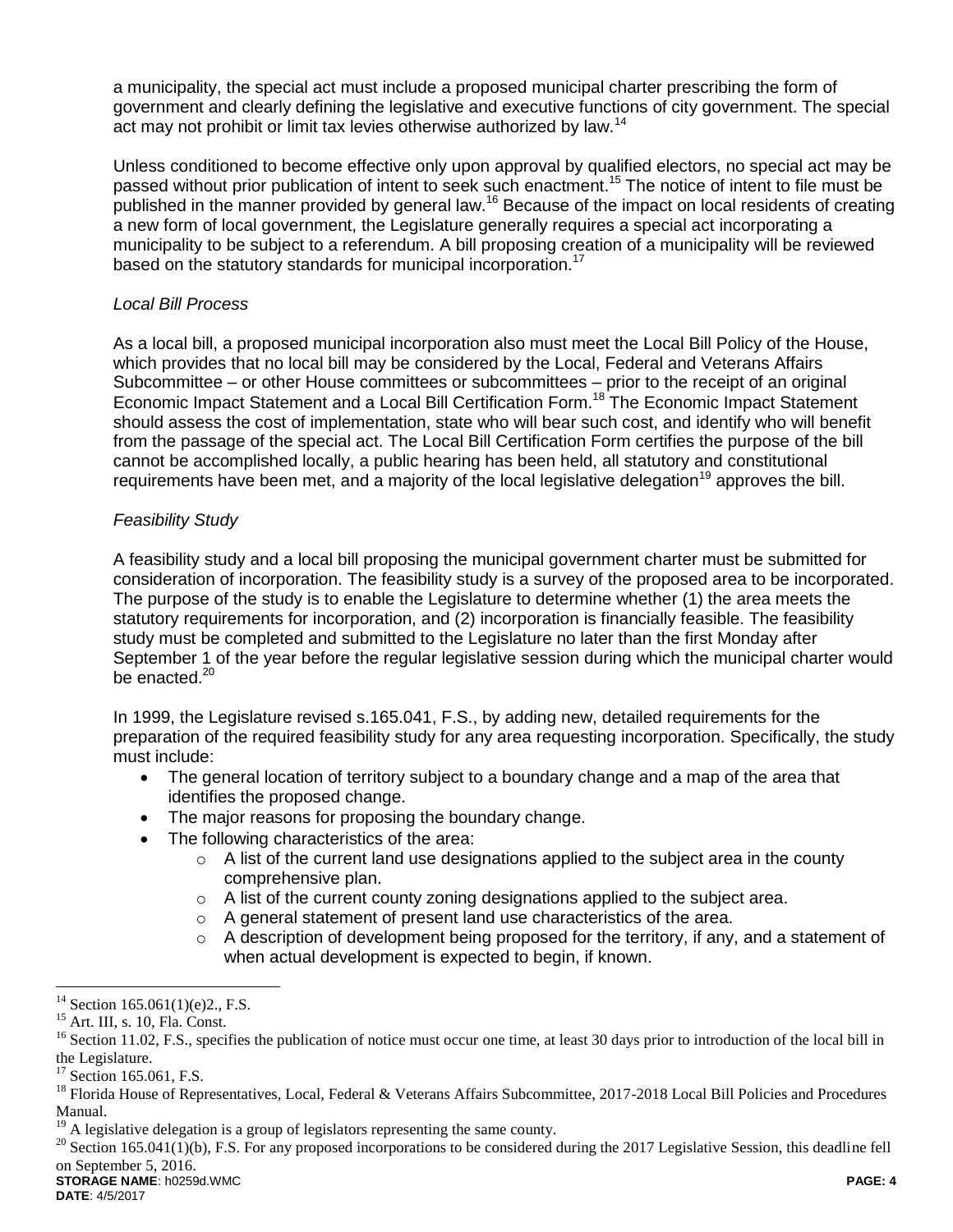- A list of all public agencies, such as local governments, school districts, and special districts, whose current boundaries fall within the boundary of the territory proposed for the change or reorganization.
- A list of current services being provided within the proposed incorporation area, including, but not limited to, water, sewer, solid waste, transportation, public works, law enforcement, fire and rescue, zoning, street lighting, parks and recreation, and library and cultural facilities, and the estimated costs for each current service.
- A list of proposed services to be provided within the proposed incorporation area, and the estimated cost of such proposed services.
- The names and addresses of three officers or persons submitting the proposal.
- Evidence of fiscal capacity and an organizational plan that, at a minimum, includes:
	- $\circ$  Existing tax bases, including ad valorem taxable value, utility taxes, sales and use taxes, franchise taxes, license and permit fees, charges for services, fines and forfeitures, and other revenue sources, as appropriate.
	- $\circ$  A five-year operational plan that, at a minimum, includes proposed staffing, building acquisition and construction, debt issuance, and budgets.
- Data and analysis to support the conclusion that incorporation is necessary and financially feasible, including population projections and population density calculations, and an explanation concerning methodologies used for such analysis.
- Evaluation of the alternatives available to the area to address its policy concerns.
- Evidence that the proposed municipality meets the standards for incorporation in s. 165.061, F.S.

In counties that have adopted a municipal overlay for municipal incorporation, $^{21}$  such information must also be submitted to the Legislature. This information should be used to evaluate the feasibility of a proposed municipal incorporation in the geographic area.

## The Proposed Village of Indiantown<sup>22</sup>

Indiantown is a well-established community dating back to the early nineteenth century. Indiantown is located in an unincorporated part of western Martin County roughly 15 miles west of Stuart, 8 miles north of the Palm Beach County line, and bordered by the St. Lucie Canal. According to the 2010 U.S. Census, the population of this Census Designated Place was 6,083.

Industry and agriculture have played an important role in shaping Indiantown. They continue to be an important presence in the community, most notably the Florida Power and Light electric generating plant. Indiantown is also home to many former migrant workers. The area also hosts the world's first hybrid solar energy facility, an advanced fiber optic network, a marine industry, and Payson Park, a horse racing facility.

Redevelopment efforts in Indiantown have been ongoing, beginning with a 1997 study focused on the need and issues to expand Indiantown's middle class. In 2000, the Treasure Coast Regional Planning Council conducted a design workshop and issued a report related to the Booker Park area of Indiantown. Additionally, the Indiantown Economic Development Committee completed a survey and compiled a list of projects and issues important to the future planning of the community. Martin County has designated Indiantown as a Community Redevelopment Area  $(CRA)^{23}$  and a Community Redevelopment Plan (CRP) is in place. The CRP is an important component of the county's "2020 Vision for a Sustainable Martin County," which encourages the creation of more livable, mixed use communities within the existing urban service districts.

 $\overline{a}$ 

[https://www.martin.fl.us/sites/default/files/meta\\_page\\_files/CDD-CRA-Indiantown-CRA-Plan-05-2015.pdf.](https://www.martin.fl.us/sites/default/files/meta_page_files/CDD-CRA-Indiantown-CRA-Plan-05-2015.pdf)

**STORAGE NAME**: h0259d.WMC **PAGE: 5 DATE**: 4/5/2017 The entity is known as the Indiantown Community Development District.

<sup>&</sup>lt;sup>21</sup> Pursuant to s. 163.3217, F.S.

<sup>&</sup>lt;sup>22</sup> Houston Cuozzo Group, Inc., *Indiantown Community Redevelopment Plan, Prepared for Martin County Community Redevelopment Agency and the Indiantown Neighborhood Advisory Committee, available at*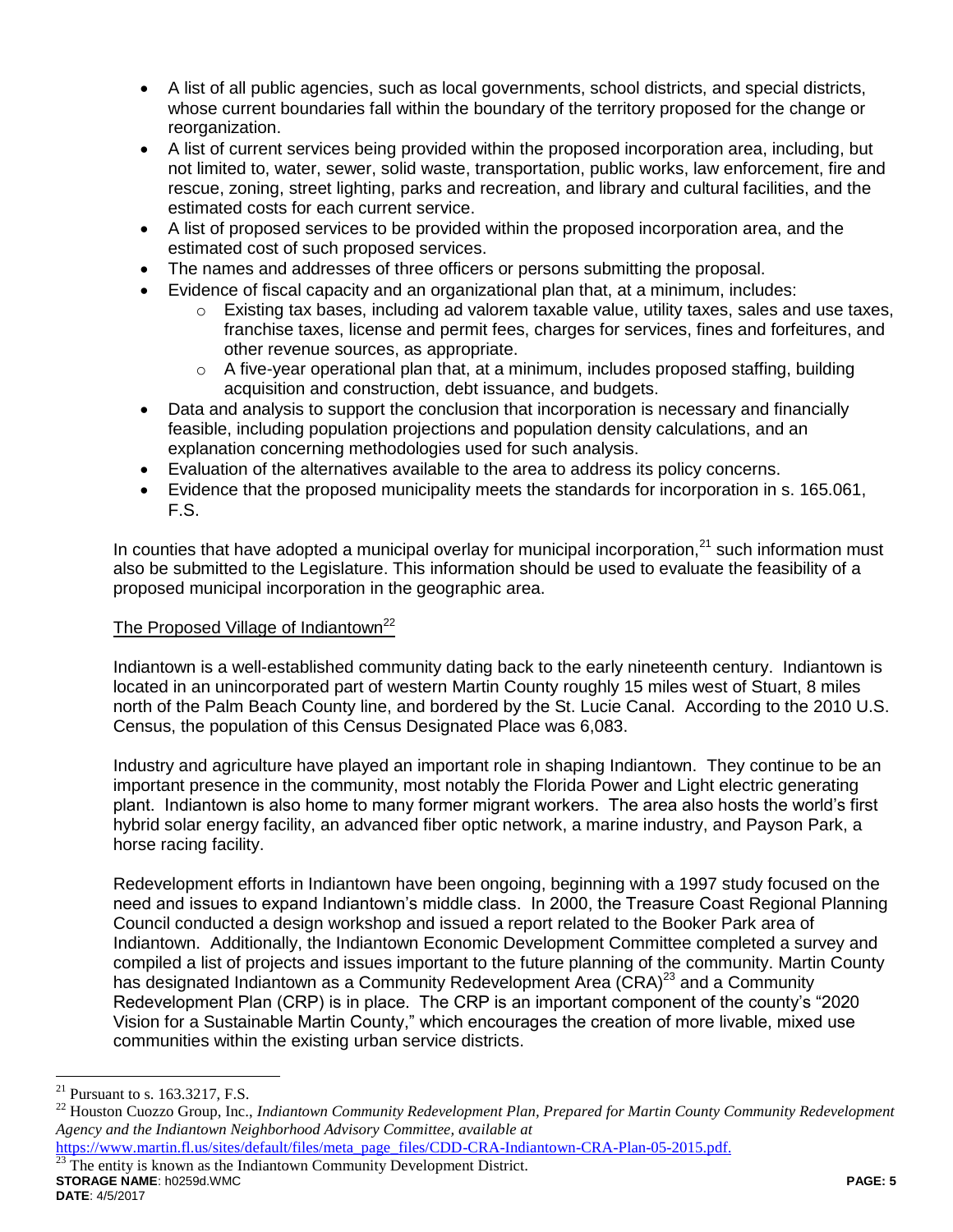## Feasibility of the Proposed Village of Indiantown

This section examines whether the proposed village meets the statutory criteria for the form and structure of municipal government and demonstrates sufficient fiscal integrity for self-governance.

The proponents of municipal incorporation submitted their feasibility study addressing each element required by statute<sup>24</sup> in August 2016. Upon review by staff, the study was found to contain a number of deficiencies. Evaluations of the study were also requested from the Departments of Revenue (DOR)<sup>25</sup> and of Economic Opportunity (DEO)<sup>26</sup> and from the Office of Economic and Demographic Research  $(EDR).^{27}$ 

Correspondence between staff and the proponents began in September 2016 with a letter from staff outlining the deficiencies noted in the 2016 Study. Proponents provided a response to that letter in November 2016. The proponent's response also contained a revision to the area proposed for incorporation that removed a parcel from the proposed area. $^{28}$ 

The proponents submitted an Economic Impact Statement (EIS) in January 2017. Upon review, staff noted this initial EIS was inconsistent with data provided in the 2016 Study. A response submitted by the proponents<sup>29</sup> indicated that the EIS was based on more recent data that was not available at the time the 2016 Study was completed. The EIS also accounted for the revision to the area proposed for incorporation.

The proponents submitted a revised feasibility study in February 2017. $^{30}$  Upon review, staff determined that several significant deficiencies remained, most specifically the financial feasibility of the proposed municipality when accounting for all necessary community services, including but not limited to, law enforcement. Correspondence between staff and the proponents regarding these issues occurred on February 15, March 6, March 10, and March 14, 2017.

A compilation of how each element is addressed in the 2016 Study, the Revised Study, the evaluations conducted by DOR, DEO and EDR, and subsequent correspondence with the proponents are included below.

### *Meeting the Statutory Criteria for Municipal Incorporation*

### Section 165.041(1)(b)1., F.S. – Location and Boundaries

## *The location of territory subject to boundary change and a map of the area which identifies the proposed change.*

The 2016 Study provides a full legal description of the area proposed for incorporation, recited at lines 103-162 of the bill, together with boundary map. A copy of the general boundary map is attached to this analysis as Appendix B.

**STORAGE NAME**: h0259d.WMC **PAGE: 6**  $^{29}$  The February 2017 letter response submitted by the proponents reaffirmed the intent to submit a revised feasibility study. <sup>30</sup> BJM Consulting, Inc., *Village of Indiantown Incorporation Feasibility Study* (February 2017) (herein Revised Study).

<sup>&</sup>lt;sup>24</sup> BJM Consulting, Inc., *Village of Indiantown Incorporation Feasibility Study.* (August 2016) (herein 2016 Study). *See also* ss. 165.041(1)(b) & 165.061(1), F.S.

<sup>&</sup>lt;sup>25</sup> DOR Memorandum on Proposed Incorporation – Village of Indiantown (12/2/2016) (herein DOR 2016 Review)

<sup>&</sup>lt;sup>26</sup> DEO, Review of Proposed Village of Indiantown Municipal Incorporation (12/2/2016) (herein DEO 2016 Review)

<sup>&</sup>lt;sup>27</sup> Office of Economic and Demographic Research, Letter to Local and Federal Affairs Committee (12/5/2016) (herein EDR 2016 Review)

 $28$  The response submitted by the proponents indicated the area known as Little Ranch had been removed, resulting in a decrease to taxable value and reducing the proposed population from 5,717 to 5,457. The response did not indicate any revision to the proposed acreage being incorporated. A revised map was provided. The November email to which the response was attached stated a revised feasibility study would be submitted for review by staff and reviewing agencies. A revised feasibility study finally was submitted on February 13, 2017.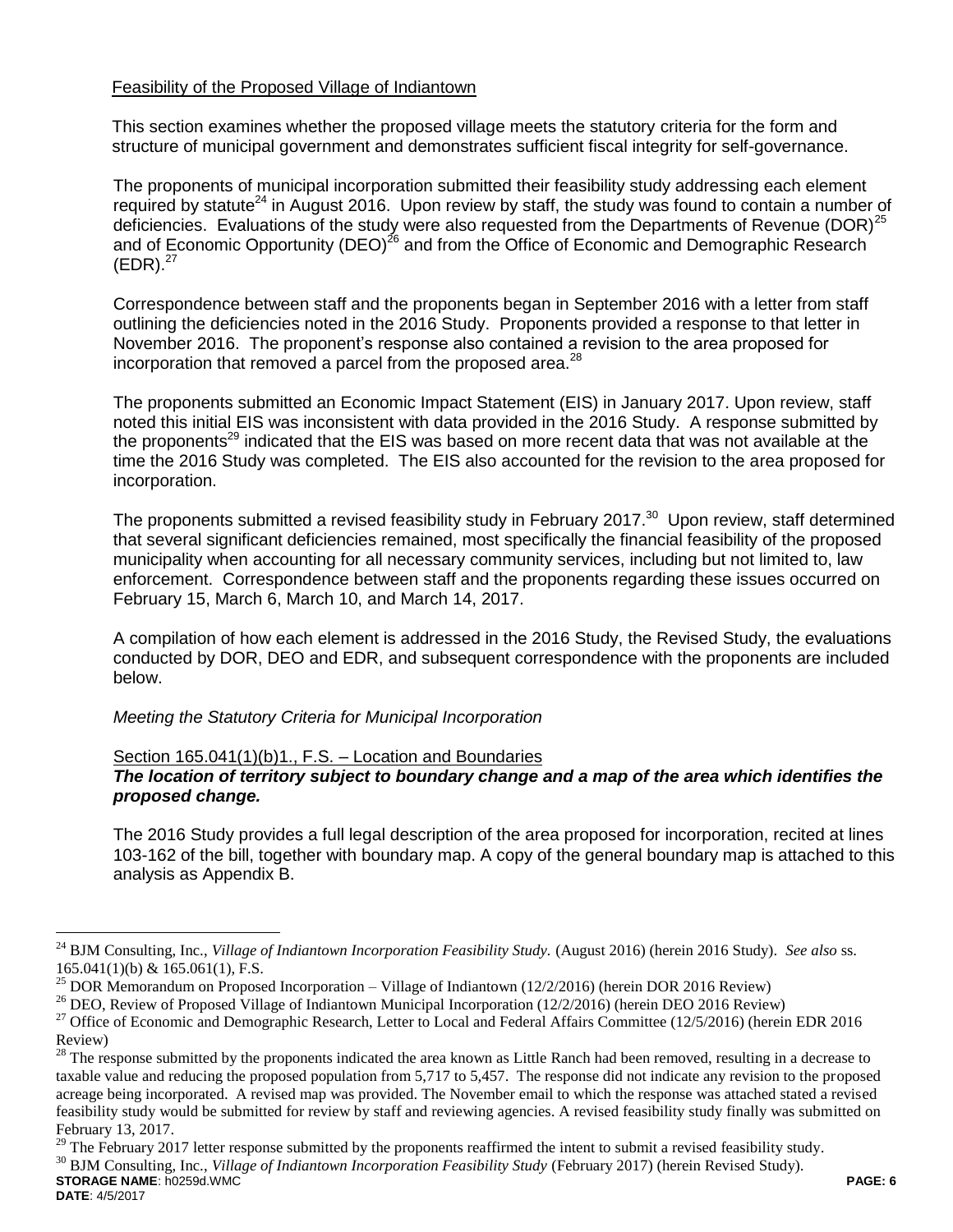DEO and EDR concluded the 2016 Study adequately addressed this requirement and DOR had no comment.

A revised map of the area proposed for incorporation was provided reflecting the removal of the area known as Little Ranch by the proponents in November 2016.

## Section 165.041(1)(b)2., F.S. – Major Reasons for Boundary Change *The major reasons for proposing the boundary change.*

The 2016 Study states the area seeks greater control to enhance the residential sector by expanding housing options, enhancing economic development opportunities and building a community centered plan to address future needs of the area residents.

DEO concluded the 2016 Study adequately addressed this requirement, EDR found no significant issue, and DOR had no comment.

Section 165.041(1)(b)3.a.-d., F.S. - Land Use, Zoning Designations

- *a. A list of the current land use designations applied to the subject area in the county comprehensive plan.*
- *b. A list of the current county zoning designations applied to the subject area.*
- *c. A general statement of present land use characteristics of the area.*
- *d. A description of development being proposed for the territory, if any, and a statement of when actual development is expected to begin, if known.*

The 2016 Study indicates the area has land designated as Industrial, Commercial, Agricultural, Residential and Utility. The current zoning map included as Exhibit 5 of the Study identifies zoning categories (i.e., A-2, AG-20A, etc), however no definitions of these categories is included. The Study also indicates that as of July 31, 2016, no new development is planned in the proposed area of incorporation.

DEO concluded that a general statement of present land use characteristics was adequately included but noted the following deficiencies for each of the other requirements of this section:

- The maps and information regarding the current land use designations were presented on two black and white maps with illegible text. Furthermore, the total land area in the future land use map is 8,830.10 acres, as compared to 9,397.50 acres identified in the 2016 Study. There is no explanation of this discrepancy.
- The future land use and current zoning maps include an abbreviated list of 15 land use designations and 36 zoning categories, respectively. Neither map provides explanations or descriptions of these abbreviations.
- Despite the projection of future growth in the five year revenue and expense forecast, DEO indicated no confirmation of plans for new development planning according to the Martin County Future Land Use Map. There is no explanation of this inconsistency in the 2016 Study.

EDR deferred to DEO's evaluation and DOR had no comment.

#### Section 165.041(1)(b)4., F.S. – Public Entities Currently Within the Incorporation Area *A list of all public agencies, such as local governments, school districts, and special districts, whose current boundary falls within the boundary of the territory proposed for the change or reorganization.*

The 2016 Study discusses county government entities, courts with jurisdiction over the area proposed for incorporation in Martin County, the Martin County School District, the Indiantown Community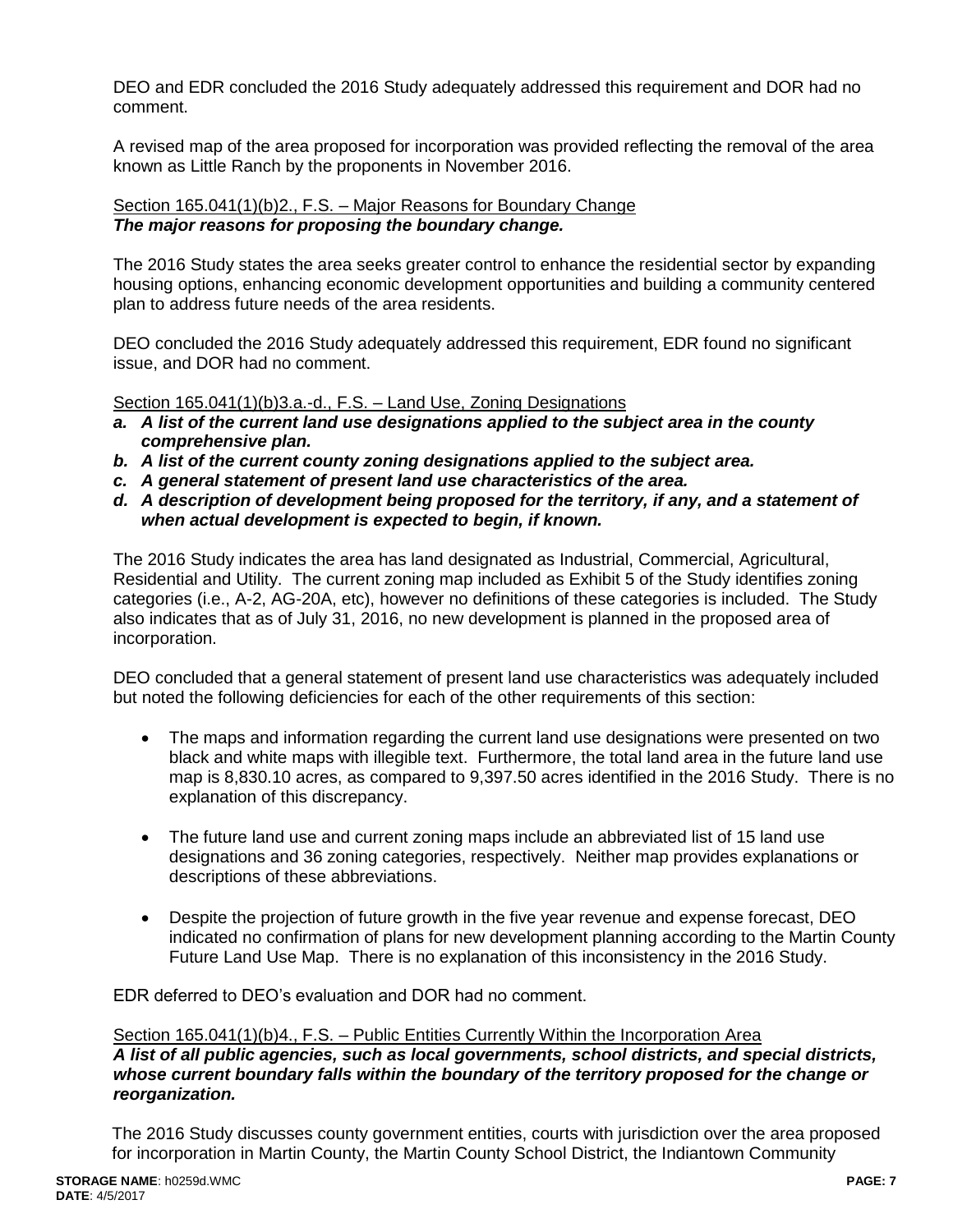Development District and the Martin Soil and Water Conservation District. The study indicates no initial impact on these districts due to incorporation, with the exception of the Indiantown Community Development District which could come under the control of the new town if agreed to by the new Village and County.

DEO indicated about the Study's indication that the Martin County Community Redevelopment Agency (CRA) would remain under the direction of the County until a decision is made by the new municipal government to change it by negotiating to dissolve or assume authority. In follow-up correspondence, the proponents clarified that the Study intended to reference the Indiantown Community Development District. As a result, DEO's review was based on inaccurate information as presented in the 2016 Study.

EDR concluded the list in the 2016 Study and correspondence appeared complete and adequately addressed this requirement. DOR had no comment.

## Section 165.041(1)(b)5., F.S. – Current Services and Costs

*A list of current services being provided within the proposed incorporation area, including, but not limited to, water, sewer, solid waste, transportation, public works, law enforcement, fire and rescue, zoning, street lighting, parks and recreation, and library and cultural facilities, and the estimated costs for each current service.*

The 2016 Study indicates that Martin County is currently providing the maintenance of right-of-ways, parks, all development services, code enforcement, and other general governmental services to Indiantown. Water and sewer services are being provided by the Indiantown Company, Inc., transportation by the Martin County MPO, fire protection by the Martin County Fire & Rescue through a MSTU, law enforcement by the Martin County Sheriff's Department, and emergency medical services by Martin County EMS. Private sector companies provide power (FPL), phone (ITS Telecommunication Systems), solid waste hauling and disposal (Waste Management), and natural gas (FPUC).

The 2016 Study provides the following cost data (based on the projection for FY 2019 – the village's first full year of operation):

- Fire  $$1,654,450$
- Parks and Recreation \$110,200
- Stormwater \$85,793
- Roads \$218,490
- Local Government Administration \$1,230,181

DEO and EDR concluded the 2016 Study and subsequent correspondence adequately addressed this requirement and DOR had no comment.

In November 2016 correspondence, the proponents provide revised annual cost data, as follows:

- $\bullet$  Fire \$1,579,208
- Parks and Recreation \$105,188
- Stormwater \$177,344
- Roads \$208,253
- Local Government Administration \$1,230,181

The proponents indicate that the remaining services, including law enforcement, public works, street lighting, library and cultural facilities, will continue to be provided by Martin County through the county's general fund budget. The citizens of the Village will continue to pay the ad valorem taxes and county fees to Martin County that currently fund these services.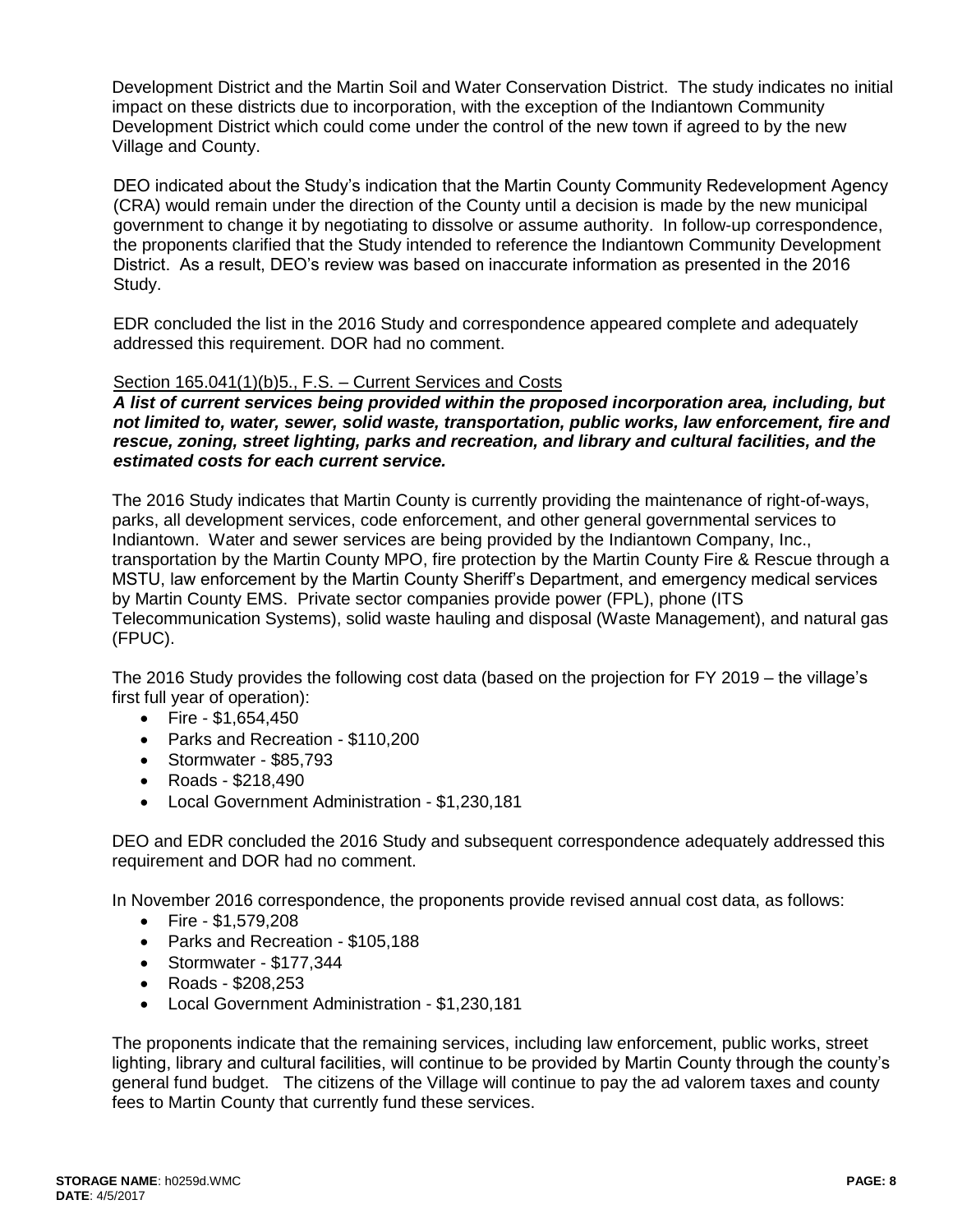The Revised Study provides updated cost data based on the Martin County FY 2017<sup>31</sup> budget projection for FY 2019 – the village's first full year of operation:

- Fire  $-$  \$1,378,080
- Parks and Recreation \$91,792
- $\bullet$  Stormwater \$154,757
- Roads \$208,553
- Local Government Administration \$1,230,181

# Section 165.041(1)(b)6., F.S. – Proposed Services and Costs

## *A list of proposed services to be provided within the proposed incorporation area, and the estimated cost of such proposed services.*

The following services are proposed to be provided within the proposed incorporation area (with estimated costs):

- General Government Administration: \$1,230,181
- Interlocal agreement with Martin County (cost includes a 4% administrative fee):
	- o Fire: \$1,654,450
	- o Parks and Recreation: \$110,200
	- o Stormwater: \$85,793
	- o Roads: \$218,490
- Public Safety Martin County Sheriff's office will continue to provide these services (no estimated cost component was provided)

DEO and EDR expressed concern that although the 2016 Study and subsequent correspondence states that the majority of current services would continue to be provided by the current providers, there is no documentation from the Martin County Board of County Commissioners, the Martin County Sheriff's Office, and other service providers confirming that current services would continue to be provided to the residents of Indiantown after municipal incorporation. Furthermore, DEO notes that the Study fails to discuss estimated costs for each current service.

## DOR had no comment.

In the November 2016 response, the proponents indicated that when preparing the 2016 Study, they had the Martin County Administrator review the proposed methodology for the provision of services being transitioned from being provided by the county via the MSTUs to an interlocal agreement between the proposed Village and the county. The methodology used for determining the cost for each service is based on present levels of spending county-wide being shared on a per capita basis, plus a 4 percent administrative fee. As a result, the proposed cost of services are only slightly modified from that provided in the 2016 Study, to represent more current data available in the Martin County FY 2017 budget.

The proponents contend that the Martin County Sheriff is constitutionally required to provide the present level of service to the village following incorporation.<sup>32</sup> Furthermore, the proponents contend that the since the residents of the newly incorporated Village will continue to pay Martin County ad valorem millage, the residents are providing the necessary financial support to the county for these services. Consequently, the feasibility study provided no estimate for municipality costs of law enforcement.

The Revised Study reiterates that the Village would not be the provider of services, but rather would establish levels of service, prioritize capital and maintenance projects, and be a resource for all

**STORAGE NAME**: h0259d.WMC **PAGE: 9** <sup>32</sup> This statement does not appear to be supported by language of the Florida Constitution. *See* art. VIII, s. 1(d), Fla. Const. (providing that each county shall have a sheriff).

<sup>&</sup>lt;sup>31</sup> The Martin County FY 2017 budget was not yet available at the time of the 2016 Study.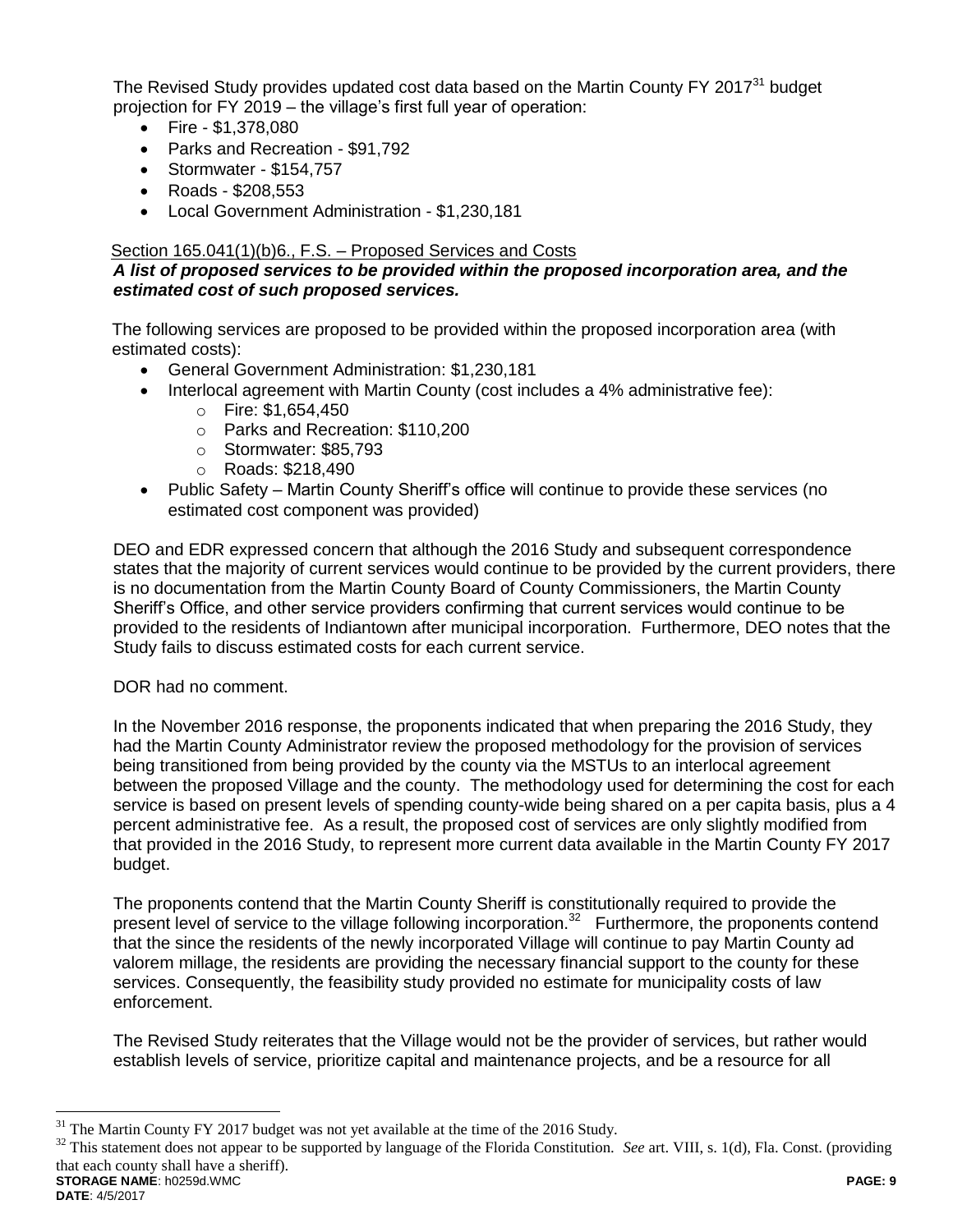community groups.<sup>33</sup> Further clarified is the intent that there will be no change in cost for governmental and public utility services to the residents of the Village if it were to incorporate.

The following estimated costs for services are provided:

- General Government Administration: \$1,230,181
- Interlocal agreement with Martin County (cost includes a 4% administrative fee):
	- o Fire: \$1,378,080
	- o Parks and Recreation: \$91,972
	- o Stormwater: \$154,757
	- o Roads: \$208,553
- Public Works: \$181,986
- Street Lighting: \$23,300
- Library and Cultural: \$13,273
- Public Safety Martin County Sheriff's office will continue to provide these services (\$5,151,810)

The Revised Study further contends that based on the proposed estimated costs, Indiantown will continue to be a donor area for services that are funded by ad valorem taxes (Sheriff, Public Works, Street Lighting, Library and Cultural) due to their strong tax base per capita. Additionally, costs for services funded on a per capita basis (Fire, Parks and Recreation, Stormwater, and Roads) will decrease for the citizens of Indiantown.

Subsequent correspondence between staff and the proponents illustrated the proponents' unchanged reliance on the underlying premise that Martin County will be expected to continue providing current services, particularly law enforcement, either based on the calculation methodology presented by the proponents or due to the continued payment of county taxes by the residents in the proposed municipality.

## Section 165.041(1)(b)7., F.S. – Names of 3 Persons Submitting the Proposal *The names and addresses of three officers or persons submitting the proposal.*

The 2016 Study provides full information for the three officers or persons submitting the proposal.

DEO and EDR concluded the list in the 2016 Study appeared complete and adequately addressed this requirement, and DOR had no comment.

Section 165.041(1)(b)8.a. & 8.b., F.S. – Fiscal Capacity and Organizational Plan

*Evidence of fiscal capacity and an organizational plan as it relates to the area seeking incorporation*

- *a. Existing tax bases, including ad valorem taxable value, utility taxes, sales and use taxes, franchise taxes, license and permit fees, charges for services, fines and forfeitures, and other revenue sources, as appropriate.*
- *b. A five-year operational plan that, at a minimum, includes proposed staffing, building acquisition and construction, debt issuance, and budgets.*

The 2016 Study provides the following estimates of annual revenues projected to begin in FY 2018- 2019 except as otherwise noted:

- Ad Valorem Taxes (continuation of aggregate 3.1801 mills currently imposed by several county MSTUs within the area, which MSTUs are projected not to continue after incorporation): \$6,056,857
- Franchise Fees/Communication Services Tax: \$579,156
- State Revenue Sharing: \$113,280
- Local Government Half-Cent Sales Tax: \$598,065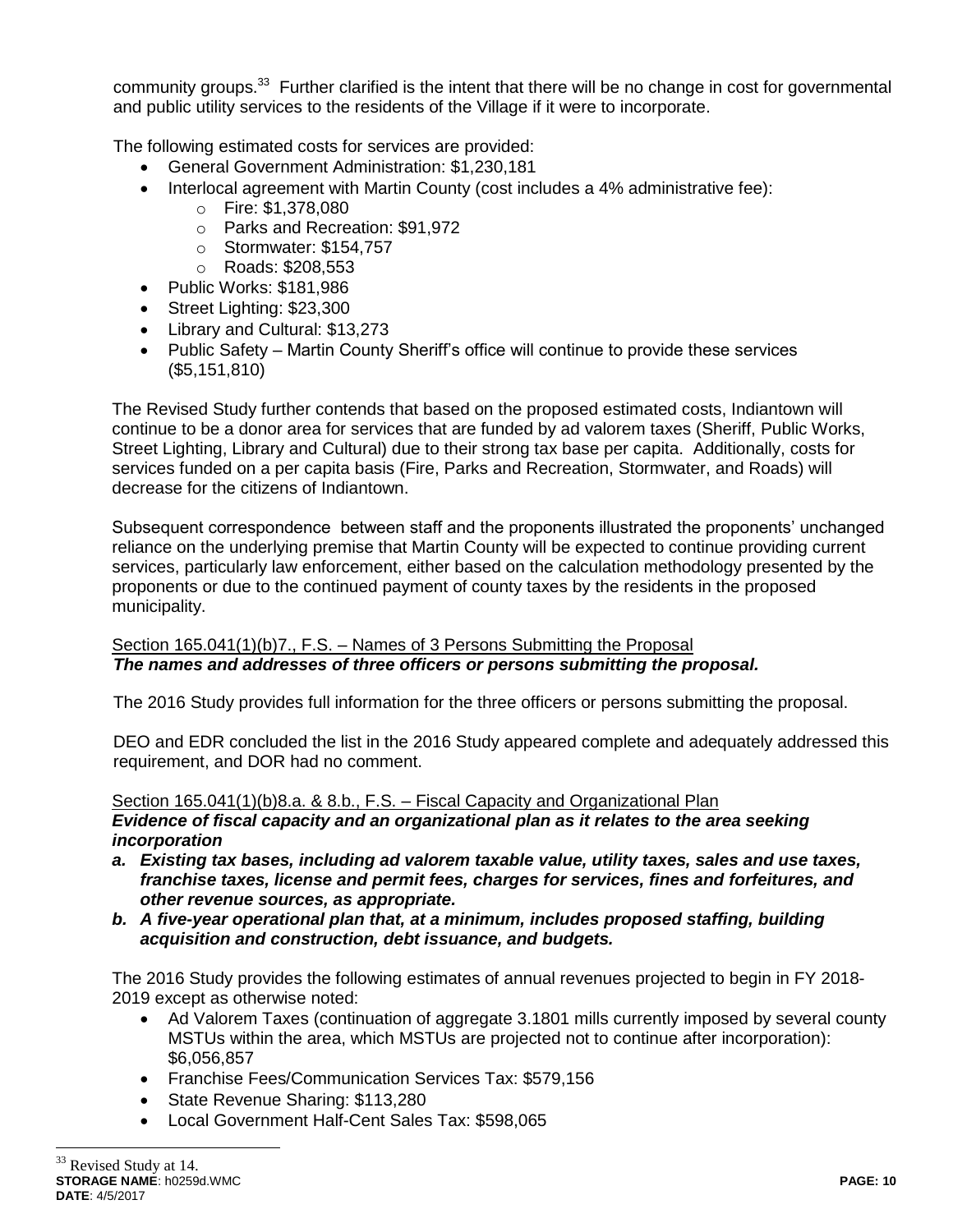- Business Tax Receipts: \$25,000
- Investment Income: \$25,000

Projections provided in the 2016 Study estimate revenues to exceed expenses each year for the first 5 years after incorporation, yielding a reserve of \$713,000 in year 1, increasing to \$4 million annually, thereafter. However, revenue and expenditure projections do not include proposed staffing or building acquisition or construction. Additionally, the FPL coal-fired plant is scheduled to close, resulting in a depreciation of the value of the property. According to correspondence received on 11/16/2016, the Property Appraiser has been depreciating the property of the power plant to prevent a large drop in revenue during a single year and the plant is presently valued as a \$63 million asset.

DEO concluded the 2016 Study did not adequately address projected costs for services being provided or debt issuance and building acquisition/construction as required.

The Revised Study provides updated estimates of annual revenues based on revenue projections from the Martin County Fiscal Year 2017 budget. The ad valorem tax revenue is adjusted only for the removal of the acreage for Little Ranch from the area proposed for incorporation. The revised projections are as follows:

- Ad Valorem Taxes (3.1529 mills as adopted in the Martin County FY 2017 budget)<sup>34</sup>: \$5,983,392
- Franchise Fees/Communication Services Tax: \$444,835
- State Revenue Sharing: \$88,762
- Local Government Half-Cent Sales Tax: \$561,874
- Business Tax Receipts: \$25,000
- Investment Income: \$25,000

 $\overline{a}$ 

EDR deferred to DOR to comment on the projections related to revenue sharing programs but noted the following comments regarding other components of this requirement:

- **Communication Services Tax (CST) and Franchise Fee** revenue of \$579,156 estimated in the Study may be overstated. An EDR projection, based on FY 2016-17 CST estimates for Martin County Government and official 2016 Florida population estimates for unincorporated Martin County, estimates revenue of \$444,801, which is \$134,355 less than the Study
- **Local Business Tax and Investment Income** projections lack an accompanying explanation of how the amounts were derived.
- **Ad Valorem Property Tax** millage rate stated in the Study as 3.1801 may be outdated. According to the most recently published Martin County FY17 Adopted Budget Summary, the proposed total millage rate increased to 3.2672, resulting in an increase \$165,892 in revenues as compared to the Study.
- **Potential Additional Revenues** were discussed, but not included, in the Study. Most notably are user fees and revenues associated with permits. Although it appears that Indiantown will be contracting with Martin County for continued services typically paid for by these fees, revenues are not reflected in the five-year operational plan even though the plan reflects payments for contracted services.
- **Population growth estimates** seem too optimistic based on recent annual population estimates of unincorporated Martin County for the five-year period between 2011 and 2016.
- **Property Tax Base** projected annual increase of 3 percent is unsubstantiated in the Study, however, compound annual growth rates (CAGR) for the area support the projection.
- **Projected revenue growth** of 3 percent annually is unsubstantiated in the Study and based on the CAGR, EDR concluded that the Study's estimate might be too optimistic.

**STORAGE NAME**: h0259d.WMC **PAGE: 11 DATE**: 4/5/2017  $34$  Page 20 of the Revised Study indicates a millage rate of 3.1801 mills yielding \$5,983,392, however, pages 39 and the charts on pages 42-44 indicate the same revenue generated by a revised millage of 3.1529 mills. Staff confirmed that \$5,983,392 is the projected revenue based on a millage rate of 3.1529 mills and that the Martin County FY 2017 budget provides for a proposed millage rate of 3.1529 mills.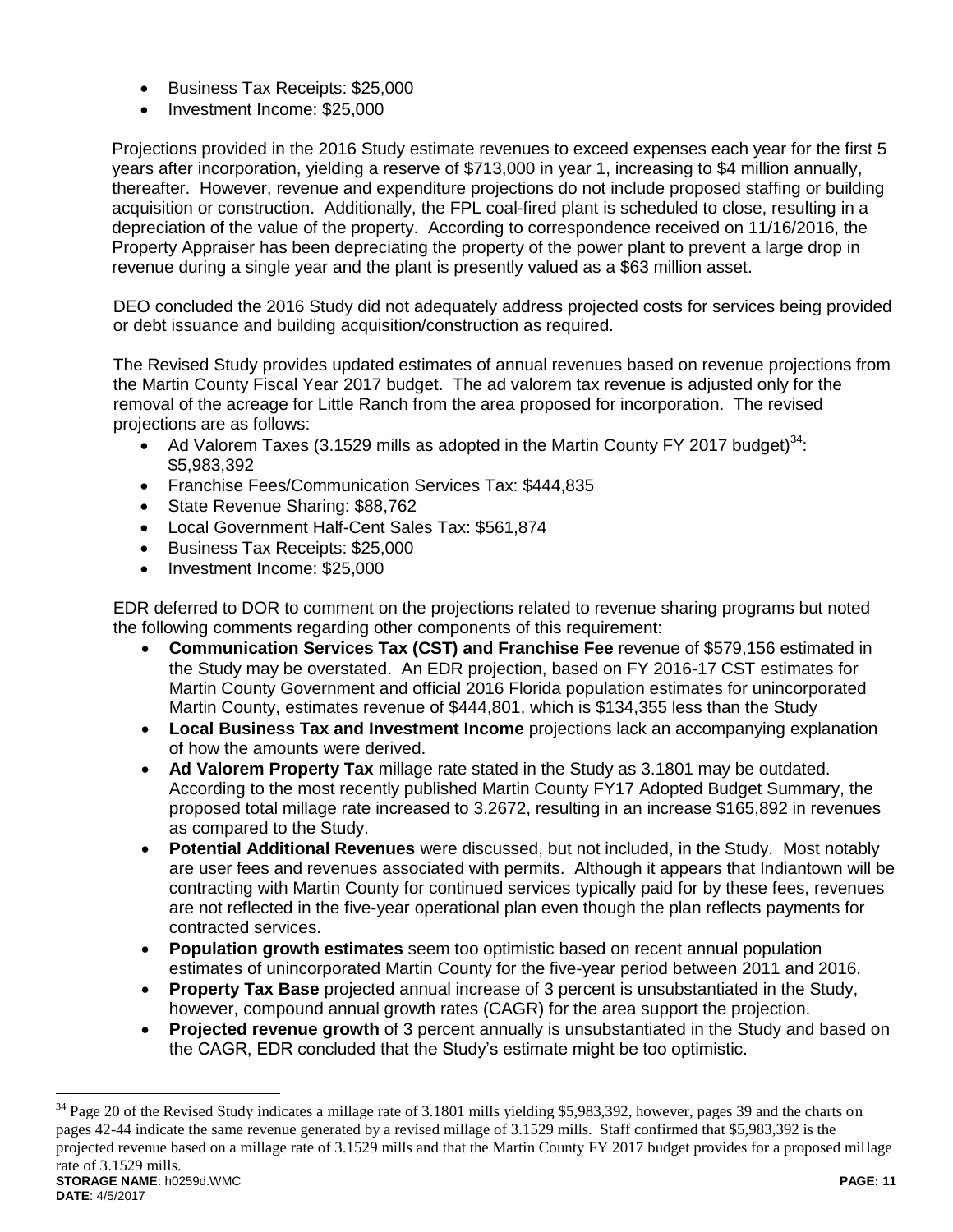- **Operating Costs** associated with the new local government are intended to be covered by the redirection of existing revenues and a Bridge Loan. The five-year operational plan identifies bridge loan proceeds of \$1,000,000 in FY 2018 and repayments in each of the subsequent five years, however, there is no discussion of how the loan payments are structured.
- **Estimated expenditures** are difficult to verify and validate due to the lack of explanation regarding the payments pursuant to an interlocal agreement with the county for services. Furthermore, there is no documentation from the county indicating these services will be provided for the amounts indicated.
- **Projected growth of expenditures and most revenues** is estimated at 3 percent annually. The Study does not provide documentation or explanation to substantiate the estimate presented. A comparison to CAGR data for statewide municipal government revenues and expenditures between FY 2003-04 and 2013-14 suggests the Study's assumption is reasonable.
- In light of the lack of documentation and explanation of expense estimates and revenue calculations, EDR concluded that it is difficult to assess the validity of the five-year projections of revenues and expenses and the projected surpluses.

The Revised Study provides for updated projections, based on the Martin County FY 2017 budget, for the CST and Franchise Fees of \$444,835 and Ad Valorem Property Tax based on the adopted millage rate of 3.1529. Additionally, the Revised Study states the Village will take a bridge loan at 3 percent APR and with a five year repayment schedule in order to fund initial expenses for the first year of the new municipality.

The Revised Study states that estimated expenditures are based on the per capita expenses for each area funded by MSTUs, multiplied by the population of the area proposed for incorporation. A 4 percent administrative fee was then added, resulting in the total projected cost. The proponents indicate there was communication with the County Administrator regarding the methodology and proposed estimates for the cost of the MSTU services. Additionally, the Revised Study contends that, based on experiences of other proposed incorporations, County staff will not negotiate letters of intent or memoranda of understanding with a group contemplating incorporation and then renegotiate the same document with the newly formed body of elected officials after a successful incorporation effort.

The Revised Study states that the population growth estimates used in the 2016 Study are based on data from Martin County indicating an annual population increase of 2 percent over the last 5 years.

DOR extensively analyzed the fiscal capacity of the proposed Village. The initial response focused on potential conflicts between the initial dates of eligibility for state revenue sharing and other tax distributions and when DOR could actually transmit such funds to the proposed Village.<sup>35</sup> DOR also provided a table of estimated revenue sharing distributions to which the Village would be entitled upon meeting (or waiving) the requirements of s. 218.23, F.S., as well as the impact of these distributions on the revenues of Martin County, City of Stuart and the towns of Jupiter Island, Ocean Breeze, and Sewall's Point.<sup>36</sup>

# *Revenue Sharing*

To be eligible for revenue sharing, a municipality not only must exist but must have elected and seated its legislative body.<sup>37</sup> As a unit of local government, the municipality also must comply with the requirements of s. 218.23, F.S., including reporting its finances for its most recently completed fiscal

 $\overline{a}$ 

<sup>36</sup> A copy of the table is attached to this analysis as Appendix C. DOR 2016 Review, p. 5.

 $37$  Section 218.21(3), F.S.

**STORAGE NAME**: h0259d.WMC **PAGE: 12 DATE**: 4/5/2017

<sup>35</sup> DOR 2016 Review, p. 2-4.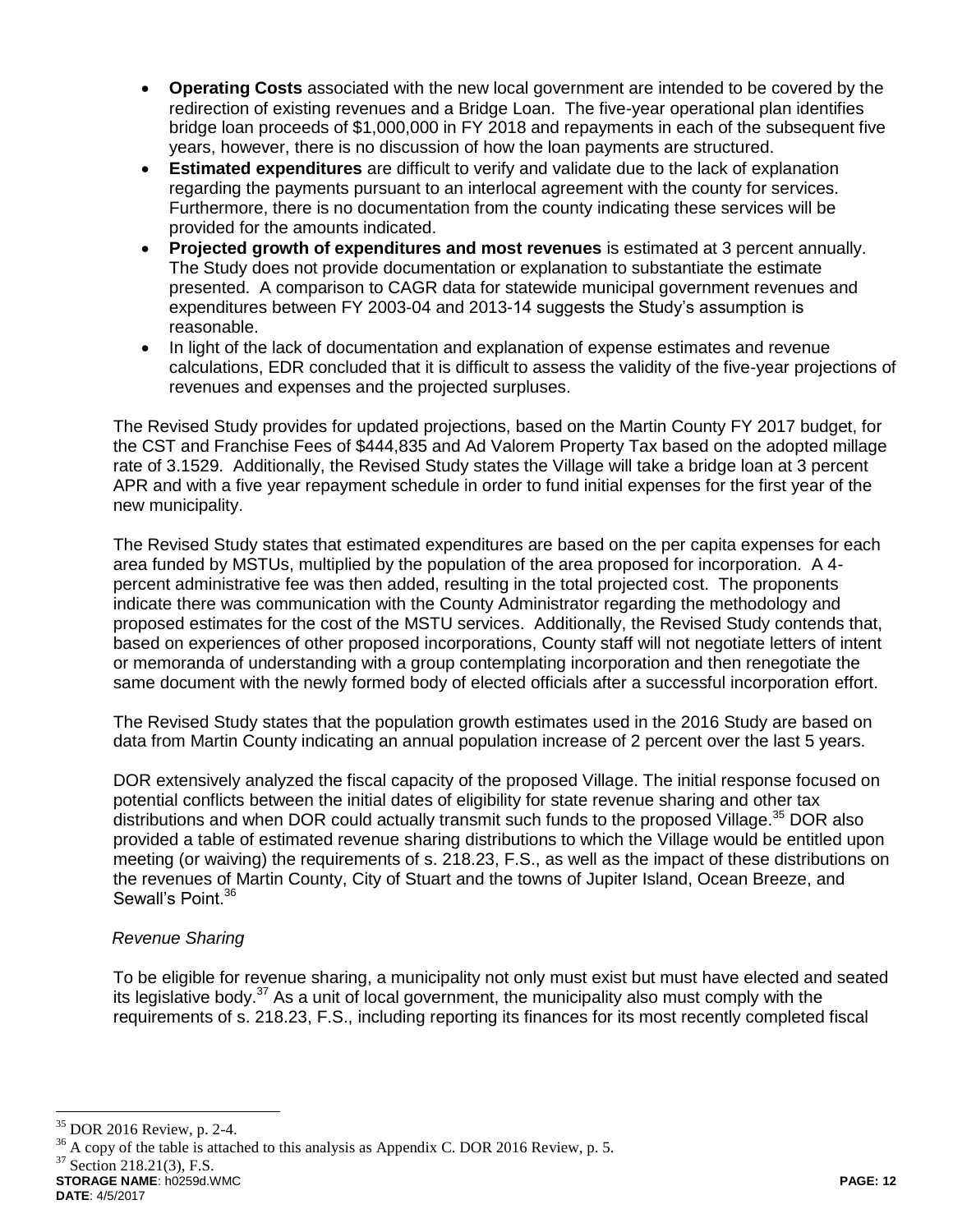year<sup>38</sup> and either levied ad valorem taxes of at least 3 mills or collected revenue from specified other sources equivalent to what would be raised by such an ad valorem assessment.<sup>39</sup>

DOR noted the bill provides for the Village to be eligible for revenue sharing beginning January 1, 2018, and waives the requirements of s. 218.23(1), F.S., through September 30, 2021. The bill waives the financial reporting and annual audit of Village financial accounts through fiscal year 2020-2021. The bill also allows ad valorem taxation levied by special districts to be used toward the 3 mill requirement for an indefinite period of time.

# *Half-Cent Sales Tax*

A newly-incorporated municipality not only must meet the statutory requirements for revenue sharing to participate in the local government half-cent sales tax distribution but also all applicable criteria for incorporation under s.  $165.061$ , F.S.<sup>40</sup> Section 165.061(1)(c), F.S., imposes the condition that the new municipality must have an average population density of at least 1.5 persons per acre, unless extraordinary conditions exist. Although the proposed Village does not meet the minimum levels for population density,<sup>41</sup> DOR interprets the waivers of these requirements in the bill as meeting the criteria for the Village to receive this distribution.

# *Gas Tax Revenues*

A newly-created municipality entitled to receive distributions under ch. 218, Parts II (Revenue Sharing) and VI (Half-Cent Sales Tax), F.S., is entitled to receive distributions of certain gas taxes if levied by the county.<sup>42</sup> These distributions cannot begin until the new municipality's first full fiscal year.<sup>43</sup> As stated, Indiantown is eligible for revenue sharing and the half-cent sales tax, and is therefore entitled to receive gas tax revenues from Martin County.

Martin County imposes local option gas taxes<sup>44</sup> which the Village would be entitled to share. The 2016 Study states revenue from gas taxes is not estimated because the intent of the Village would be for the County to retain all such funds and continue to perform all road maintenance and repair. The bill indicates revenues will be distributed in accordance with general law or an interlocal agreement with the County. However, DOR notes that such agreements cannot be entered prior to an election of the government body and prior to the first Village Council meeting. DOR also notes that statute requires the interlocal agreement to be executed prior to June 1 and a certified copy provided by July 1, to become effective at the beginning of the next local fiscal year, which would be October 1.

## *Local Communications Services Tax*

Counties and municipalities by ordinance may levy a tax on communication services<sup>45</sup> which applies to taxable services after January 1 of a given year.<sup>46</sup> A municipality adopting, repealing, or changing such a tax must notify DOR by September 1 preceding the January 1 in which the change would go into effect.<sup>47</sup> Assuming that the Village elects its governing body, holds its first Village Council meeting,

 $\overline{a}$ <sup>38</sup> Section 218.23(1)(a), F.S. This report is submitted to the Dept. of Financial Services. S. 218.32, F.S.

<sup>39</sup> Section 218.23(1)(c), F.S.

<sup>40</sup> Section 218.63(1), F.S.

<sup>&</sup>lt;sup>41</sup> Section 165.061(1)(c), F.S., requires a minimum population density of 1.5 person/acre.

 $42$  Section 336.025(4)(b), F.S.

<sup>43</sup> *Id.*

<sup>44</sup> Martin County Code of Ordinances, Ch. 71, Art. 5. *available at*

[https://www.municode.com/library/fl/martin\\_county/codes/code\\_of\\_ordinances?nodeId=COOR\\_CH71FITA\\_ART5LOOPGATA](https://www.municode.com/library/fl/martin_county/codes/code_of_ordinances?nodeId=COOR_CH71FITA_ART5LOOPGATA) (accessed January 31, 2017).

Section 202.19(1), F.S. "Communication services" are defined by s. 202.11(1), F.S., with a number of exclusions such as one for internet access, electronic mail, or similar online computer services. S. 202.11(1)(h), F.S.

<sup>46</sup> Section 202.21, F.S. <sup>47</sup> *Id.*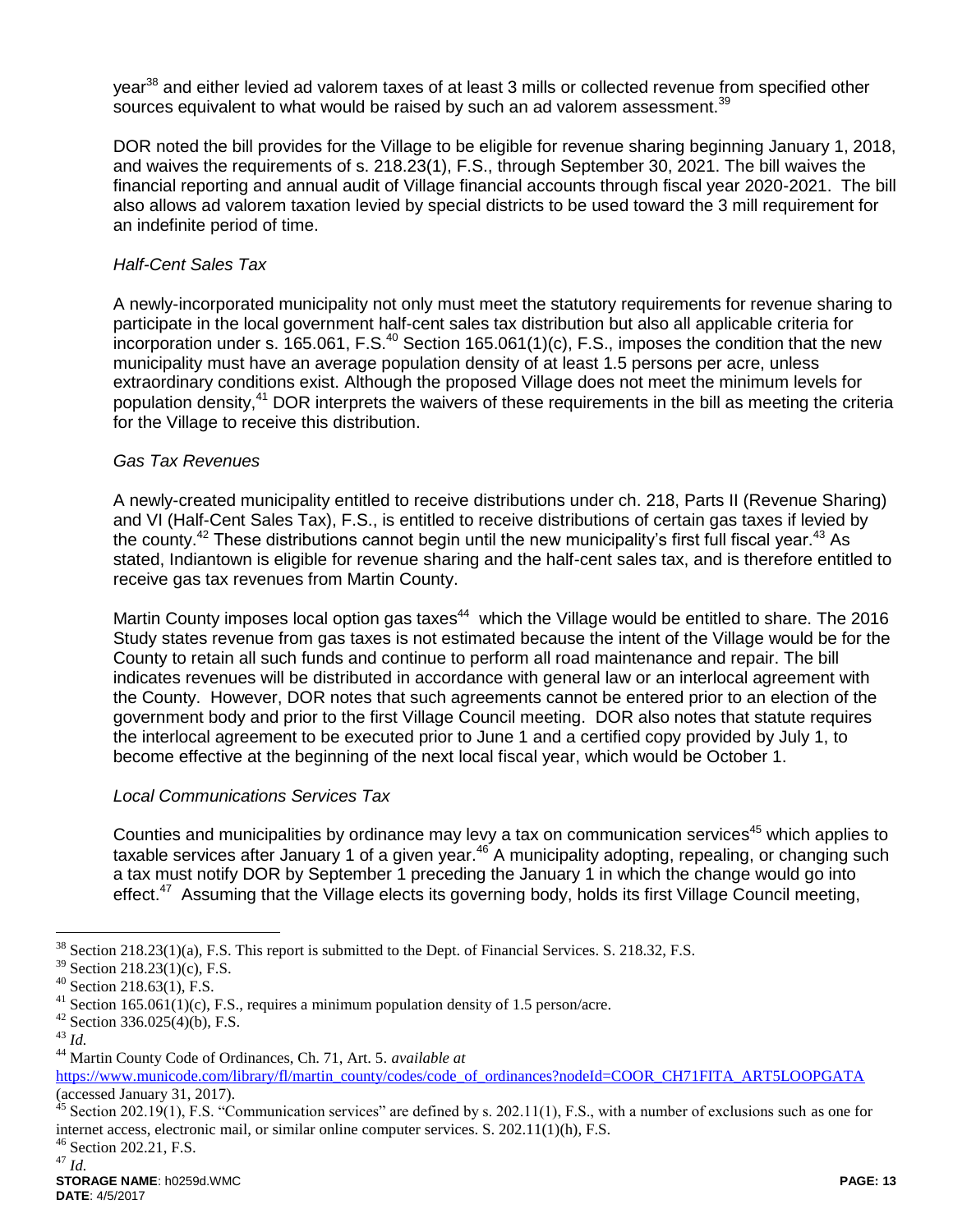adopts a local communications service tax rate, updates the Department of Revenue's address database and notifies the Department of Revenue of its own municipal rate by September 1, 2018, the earliest that the Village's local communications services tax could be imposed would be effective January 1, 2019. The bill proposes continuing the local communications services tax rate imposed by Martin County through June 1, 2018. As a result, there will be a gap from June 1, 2018 through December 31, 2018, when the Village will not receive distributions of local communications services tax collections per the Proposed Charter.<sup>48</sup>

DOR further noted the bill provides for the present tax imposed by Martin County to be shared with the Village in proportion of the projected population of the Village to the population of the unincorporated portion of the county before the incorporation took effect. For such an arrangement the county and Village must update data on service addresses with DOR by September 1, 2018.<sup>49</sup>

## Section 165.041(1)(b)9, F.S. – Data and Analysis Showing Incorporation is Necessary and Feasible *Data and analysis to support the conclusions that incorporation is necessary and financially feasible, including population projections and population density calculations, and an explanation concerning methodologies used for such analysis.*

The 2016 Study and November 2016 letter responding to the initial staff review bases the analysis and evidence of financial feasibility on the redirection of existing revenues derived from assessments levied by the county for the fire/rescue, parks and recreation, stormwater, and roads. The Study indicates that law enforcement services will continue to be provided by the County. With respect to cost, the Study assumes present spending levels county-wide being shared on a per capita basis plus a 4-percent administrative fee for the interlocal agreement and indicated that the Martin County Administrator agreed with the methodology.

The Study also indicates the estimated population of the proposed area of incorporation is 5,717 people, which was later revised to 5,457 due to the removal of a small residential area known as Little Ranch.<sup>50</sup> Total population, including seasonal residents, is estimated to approach 9,000 people. The growth in population is projected to increase at an annual rate of 2-percent, reaching 6,200 by Fiscal Year 2022, with a service population of 10,000.

The Study provides for a millage rate of 3.1801 yielding a projected total village budget for Fiscal Year 2019 (the first full year of operation) of \$7,405,173. For comparison, the following are the millage rates and general fund expenditures (for Fiscal Year 2015-2016) for similarly-sized municipalities in nearby counties:

|              | Pahokee     | l equesta    | Fellsmere   | South Bay   |
|--------------|-------------|--------------|-------------|-------------|
| Millage Rate | 6.5419      | 6.2920       | 5.2756      | 6.3089      |
| Expenditures | \$3,740,556 | \$11,243,500 | \$2,831,610 | \$2,139,289 |

DEO stated that the Study provided only minimal discussion for the methodologies regarding the 2 percent annual increase in population and the 3 percent annual increase in expenses and revenues. Coupled with the reliance on external agencies to provide essential services, DEO expressed concern as to the financial feasibility of the proposed incorporation.

EDR assumes that the 2016 Study's SWOT analysis reflects the views of incorporation proponents residing within the Indiantown community and the collective conclusion that incorporation is needed and necessary. However, EDR expresses concern regarding the financial feasibility of the proposed municipality.

**STORAGE NAME**: h0259d.WMC **PAGE: 14** <sup>50</sup> The total acreage of the proposed area of incorporation was not revised to remove the Little Ranch area.

**DATE**: 4/5/2017

 $^{48}$  As noted in the February 15, 2017 letter from Subcommittee staff, the proponents agreed to revise the timing for collecting the CST to January 1, 2019.

<sup>49</sup> DOR 2016 Review, p. 3-4.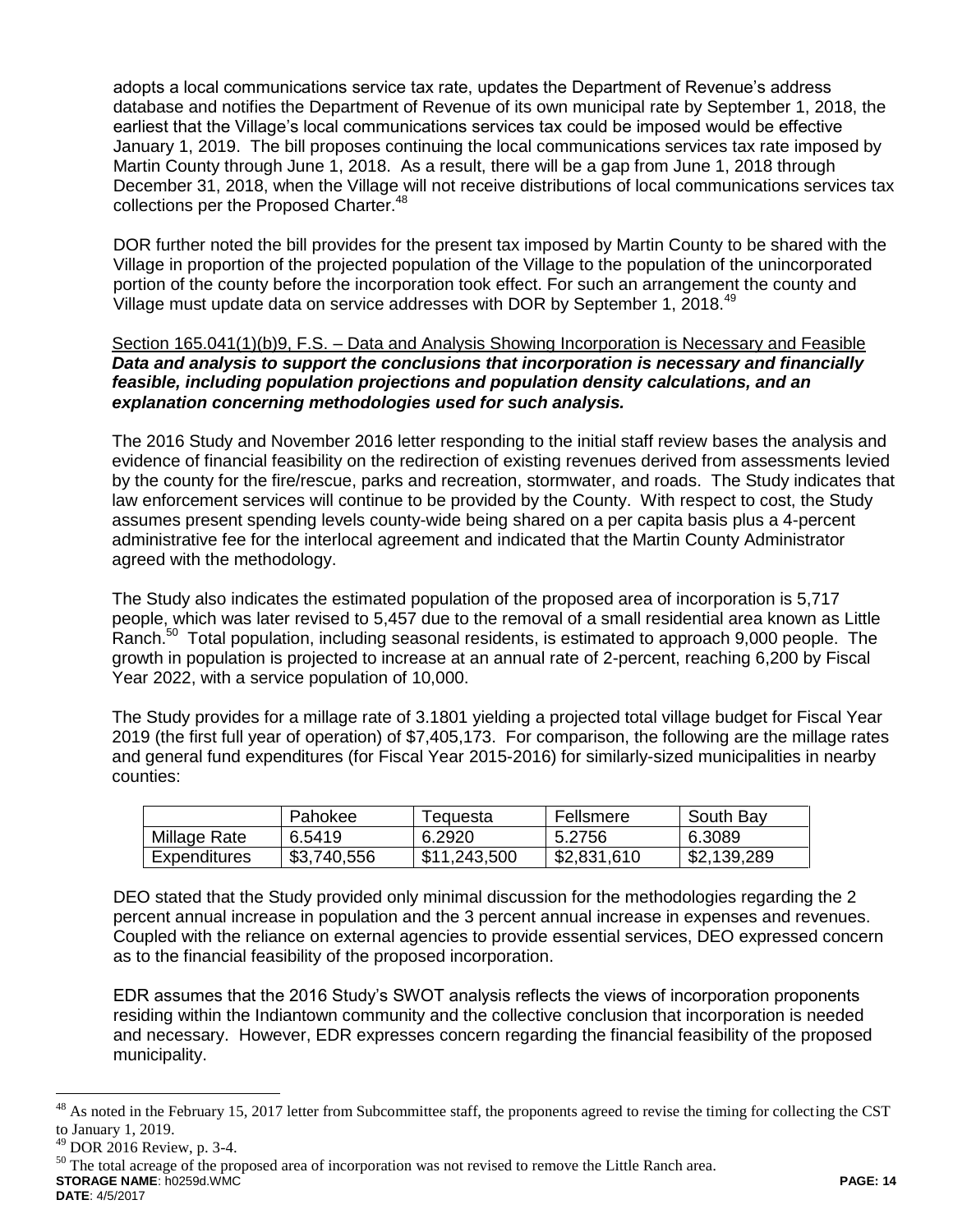DOR had no comment.

The Revised Study provides for a millage rate of 3.1529, as is consistent with the Martin County FY 2017 Budget and revises the estimated revenues accordingly.

The Revised Study maintains the position that the Village would not be the provider of services, and as a result, there will be no change in cost to the residents of Indiantown. The Revised Study provides the following comparison of the estimated cost of government services provided by the county within the Village of Indiantown if they remained unincorporated versus incorporating:

|                        |    | Unincorporated       | <b>Village of</b> |             |
|------------------------|----|----------------------|-------------------|-------------|
|                        |    | <b>Martin County</b> |                   | Indiantown  |
| Sheriff                | \$ | 5,151,810            |                   | \$5,151,810 |
| <b>Public Works</b>    | \$ | 181,083              | \$                | 181,986     |
| <b>Street Lighting</b> | \$ | 23,200               | \$                | 23,300      |
| Library and Cultural   | \$ | 13,273               | \$                | 13,273      |
| Fire                   | \$ | 4,794,267            |                   | \$1,378,080 |
| Parks & Rec            | \$ | 282,384              | \$                | 91,972      |
| Stormwater             | \$ | 506,128              | \$                | 154,757     |
| Roads                  | \$ | 617,525              | \$                | 208,553     |
| Local Gov't Cost       | \$ |                      |                   | \$1,230,181 |
| <b>Total</b>           | Ś  | 11,569,670           |                   | \$8,433,912 |

In this scenario, the proponents argue that Indiantown will continue to be a donor area for services provided by ad valorem taxes (Sheriff, Public Works, Street Lighting, Library and Cultural) due to their strong tax base per capita and that other areas funded on a per capita basis would decrease (Fire, Parks and Recreation, Stormwater, and Roads).

Both the 2016 Study and the Revised Study maintain that the financial feasibility of the proposed municipality is based on the redirection of existing revenues derived from assessments levied by the county for the fire/rescue, parks and recreation, stormwater, and roads. Furthermore, the proponents maintain the position that law enforcement services will continue to be provided by the County despite the loss of revenue to the county as a result of the incorporation.

In a March 2017 response to correspondence from staff addressing the ongoing concern regarding the estimated costs for services, particularly related to law enforcement, the proponents refuted the cost estimate of \$5,151,810 identified by staff (as provided in the Revised Study) and subsequently provided a revised cost estimate based on a per capita methodology. The detail provided by the proponents was not sufficient for staff to determine if the outstanding concerns regarding financial feasibility were resolved.

Using the Martin County FY 2017 adopted budget,<sup>51</sup> official 2016 Florida population estimates,<sup>52</sup> and the projected population as provided in the Revised Study, staff employed a per-capita cost methodology to generate a cost estimate for Sheriff/law enforcement services. The cost for law

**STORAGE NAME**: h0259d.WMC **PAGE: 15 DATE**: 4/5/2017 [https://www.martin.fl.us/sites/default/files/meta\\_page\\_files/martin\\_county\\_fy17\\_adopted\\_budget\\_book.pdf](https://www.martin.fl.us/sites/default/files/meta_page_files/martin_county_fy17_adopted_budget_book.pdf) (accessed on 3/7/2017). <sup>52</sup> Office of Economic and Demographic Research, Population and Demographic Data, *Florida Population Estimates for Counties and Municipalities: April 1, 2016, available at [http://edr.state.fl.us/Content/population-demographics/data/2016\\_Pop\\_Estimates.pdf](http://edr.state.fl.us/Content/population-demographics/data/2016_Pop_Estimates.pdf)* (accessed on 3/7/2017).

 $\overline{a}$ <sup>51</sup> Martin County Board of County Commissioners, *FY 2017 Adopted Budget, available at*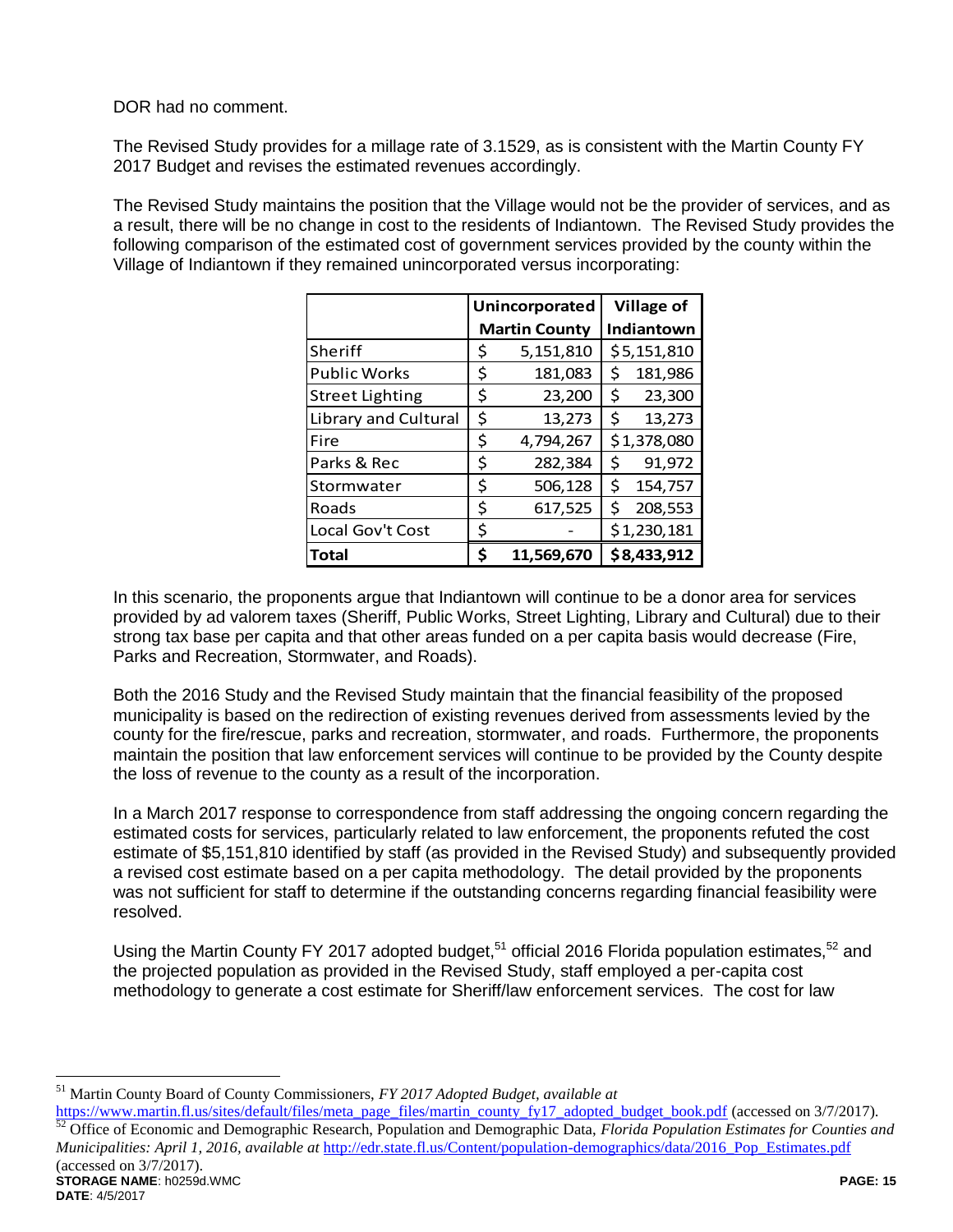enforcement services<sup>53</sup> only is approximately \$1,516,829. All Sheriff's Office services, which includes law enforcement, corrections,<sup>54</sup> and judicial<sup>55</sup> has an estimated cost of \$2,220,227.

The cost of providing law enforcement services to the proposed municipality would be subject to an interlocal agreement between the municipality and the county. These cost projections represent the upper bound for the provision of law enforcement services. The final value would be determined by interlocal agreement.

## Section 165.041(1)(b)10. – Evaluation of Alternatives to Incorporation *Evaluation of the alternatives available to the area to address its policy concerns.*

The 2016 Study does not identify the evaluation of alternatives to incorporation but rather indicates that Indiantown is an inland community with very different needs than the rest of the populated areas of coastal Martin County. The adoption of a dependent special district<sup>56</sup> or planning overlay district, which would continue to be governed by the County Commission and not Indiantown elected officials, would not provide the same degree of local control over fiscal and planning policies as municipal incorporation. An independent special district, although governed by a separate board directly elected by the residents, would not have the same general government powers as a municipality.<sup>57</sup>

DEO found the 2016 Study does not include an evaluation of the alternatives to municipal incorporation and therefore does not meet this requirement. EDR took no position, stating this was a determination subject to the opinion of the reader. DOR took no position.

Section 165.041(1)(b)11., F.S. - Evidence the Proposed Municipality Meets the Requirements for Incorporation under s. 165.061(1), F.S.

# *Section 165.061(1)(a), F.S. – Compact, Contiguous, Amenable to Municipal Gov't. New municipality is compact and contiguous and amenable to separate municipal government.*

The 2016 Study includes a map identifying the area proposed for incorporation as contiguous and compact, with no outlying enclaves.

DEO and EDR concurred that the area proposed for incorporation met this requirement. DOR took no position.

## *Section 165.061(1)(b), F.S. – Minimum Population*

*New municipality has a total population, as determined in the latest official state census, special census, or estimate of population, in the area proposed to be incorporated of at least 1,500 persons in counties with a population of 75,000 or less, and of at least 5,000 population in counties with a population of more than 75,000.*

The 2016 Study identifies a population of 5,717 for the proposed area for municipal incorporation. As of the 2010 U.S. Census, Martin County had a population of 146,318.

DEO, EDR, and DOR concur that the proposed Village meets this requirement.

In a letter dated November 2016, the proponents indicate that an amendment has been made to the original area proposed for incorporation by removing the area known as Little Ranch. As a result, the estimated population has decreased to 5,457. The Revised Study, and all subsequent

<sup>56</sup> *See* s. 189.012(2), F.S.

<sup>53</sup> *FY 2017 Adopted Budget* at R-13. Law enforcement services include administration, road patrol, criminal investigation, field support and directed operations.

<sup>54</sup> *FY 2017 Adopted Budget* at R-14. Corrections includes administration, facility operations, and support.

<sup>55</sup> *FY 2017 Adopted Budget* at R-15. Judicial includes bailiffs and/or security for all courtrooms and specified official executive meetings with Martin County.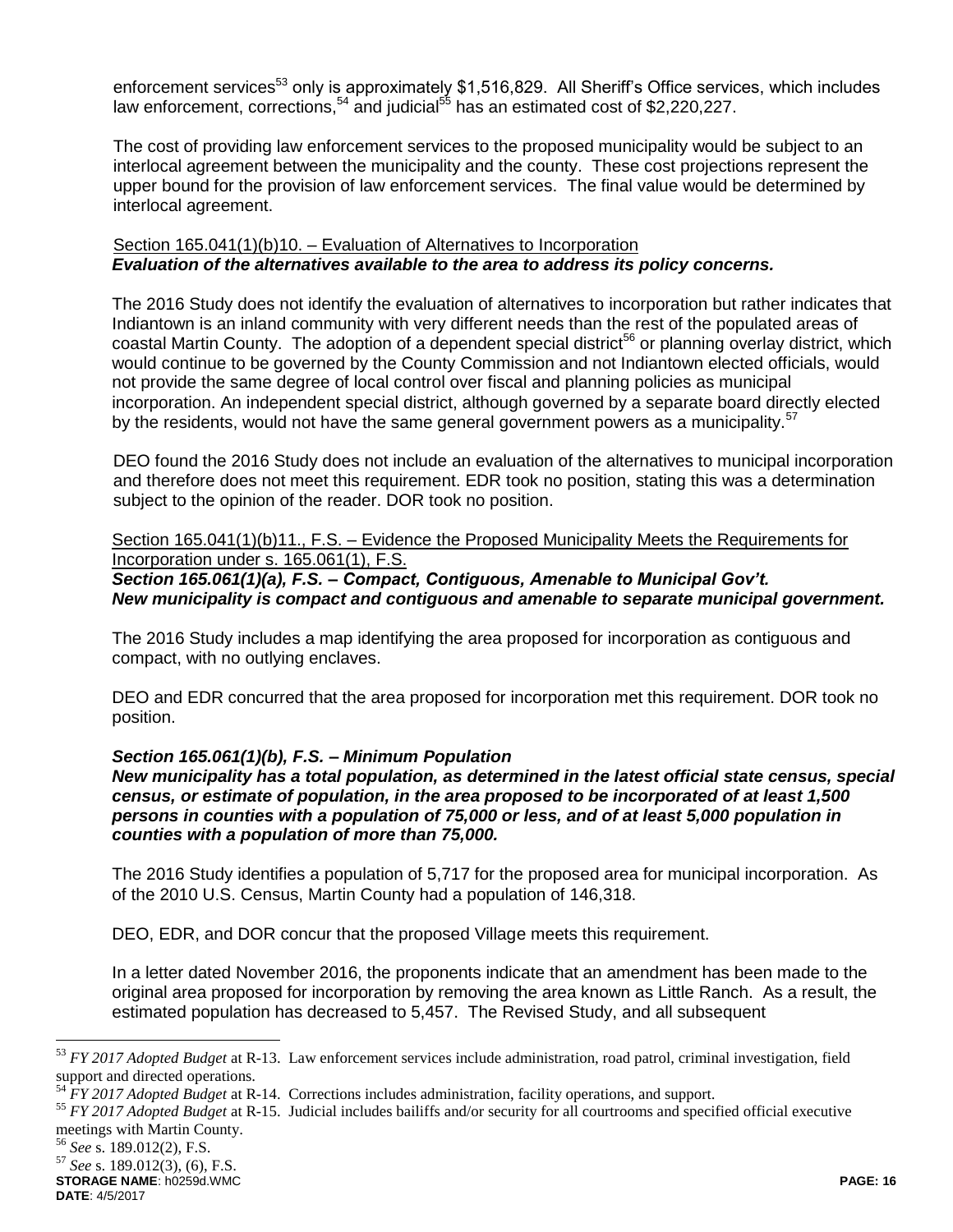correspondence, reflects this change. The proposed Village continues to meet the requirement of this section.

## *Section 165.061(1)(c), F.S. – Minimum Population Density*

### *New municipality has an average population density of at least 1.5 persons per acre or have extraordinary conditions requiring the establishment of a municipal corporation with less existing density.*

Barring extraordinary circumstances, a proposed municipality must have an average population density of 1.5 persons/acre. As currently presented, DEO and EDR concur the proposed area does not meet the population density requirement. A waiver of the statute will be required in order for the municipality to receive certain half-cent sales tax distributions, as explained above. DOR had no comment.

The 2016 Study originally indicated a population of 5,717 for the 9,397.50 acres proposed for municipal incorporation, resulting in a population density of 0.61 persons/acre. The population was later revised to 5,457 due to the removal of an area known as Little Ranch from the area proposed for incorporation. The Study does not indicate any revision to the acreage of the area proposed for municipal incorporation. Therefore, the revised population density is 0.58 persons/acre, still below the minimum statutory requirement. The Study requests a waiver of this statutory requirement and provides the following evidence of support:

- 1. 4,335 acres of the proposed area of incorporation are industrial and utility land and "provide a good tax base and job opportunities for the community." The 2016 Study suggests removing this non-residential acreage from the population density calculation.
- 2. The approved Indiantown DRI includes entitlements in place for 1,600 new residential units. Based on the Martin County average of 2.3 persons per household, this development is estimated to add 3,680 new people to the area proposed for municipal incorporation, for a total population of 9,137.

The Study argues that the inclusion of 3,680 new people expected due to future development coupled with the exclusion of the 4,335 acres of non-residential land located in the area of proposed municipal incorporation would yield a revised population density of 1.80 persons/acre, meeting the statutory minimum of 1.5 persons/acre.

The Revised Study provides an amended population density as a result of removing the acreage associated with the Little Ranch area. Using the revised acreage of 8,632.91, the population density is 0.63 persons/acre, still below the minimum statutory requirement. The Revised Study maintains the request for a waiver of this statutory requirement, as well as the evidence of support presented in the 2016 Study. The inclusion of 3,680 new people<sup>58</sup> expected due to future development coupled with the exclusion of the 4,335 acres of non-residential land located in the area of proposed municipal incorporation would yield a revised population density of 2.13 persons/acre, meeting the statutory minimum of 1.5 persons/acre. Current law does not provide for any exceptions to the population density requirement.

### *Section 165.061(1)(d), F.S. – Minimum Distance from Existing Municipalities New municipality has a minimum distance of any part of the area proposed for incorporation from the boundaries of an existing municipality within the county of at least two miles or has an extraordinary natural boundary which requires separate municipal government.*

The 2016 Study indicates that the area is not within two miles of any existing municipality.

**STORAGE NAME**: h0259d.WMC **PAGE: 17 DATE**: 4/5/2017 <sup>58</sup> Page 13 of the Revised Study indicates the total population, after accounting for the projected increase of 3,680, is 9,317, which results in a population density of 1.03 persons/acre. The population figure was transposed and should read 9,137, which results in a population density of 1.06 persons/acre.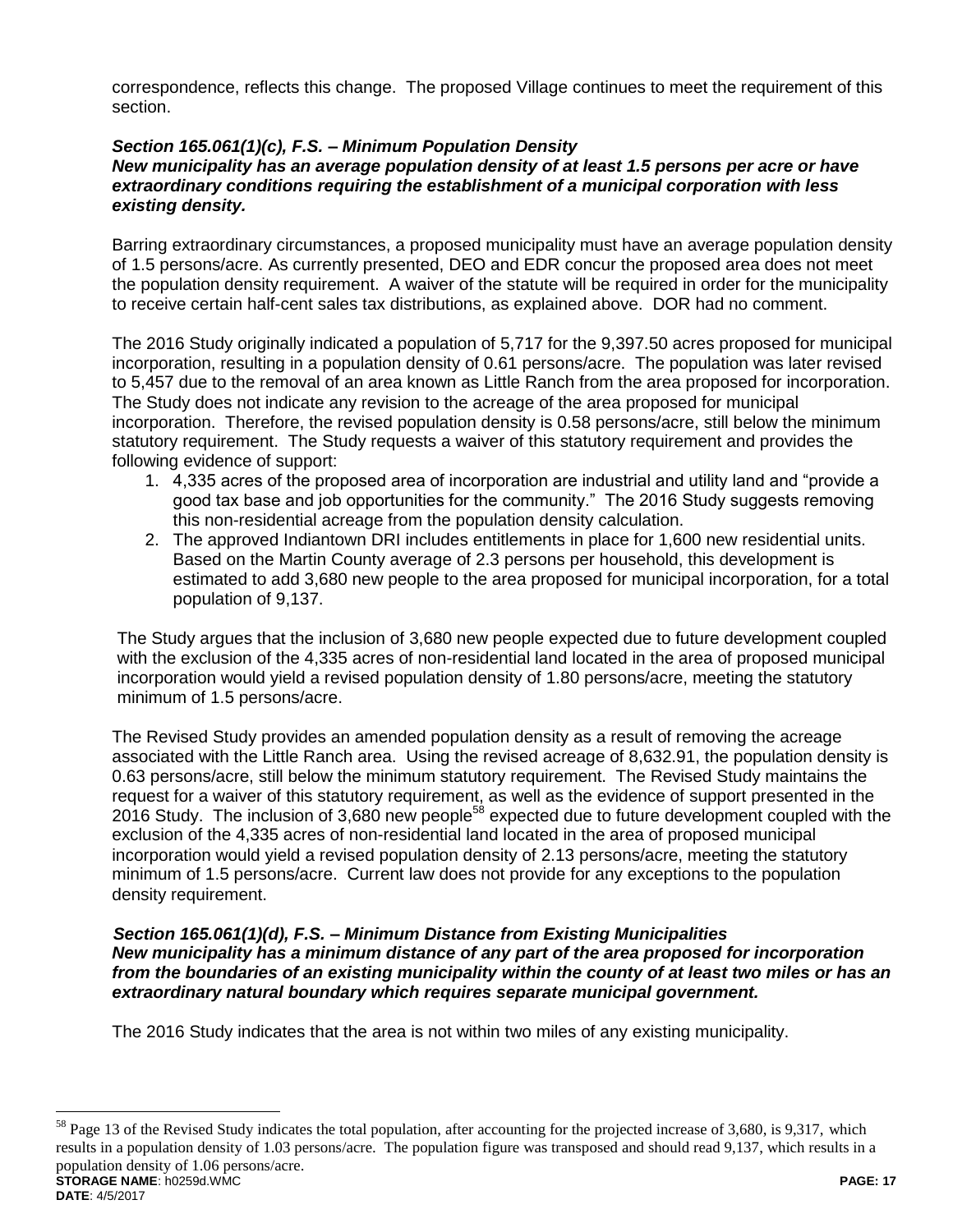DEO indicated that the nearest municipalities are Stuart (25 miles), Okeechobee (27 miles), and Pahokee (26.7 miles) and therefore concurred that the proposed area meets this requirement. EDR also concurred and DOR had no comment.

# *Section 165.061(1)(e)1. & (e)2. – Proposed Municipal Charter*

- *1. Proposed charter prescribes the form of government and clearly defines the responsibility for legislative and executive functions.*
- *2. Proposed charter does NOT prohibit the legislative body of the municipality from exercising its powers to levy any tax authorized by the Constitution or general law.*

The 2016 Study includes the proposed charter, which is now set out in the bill. Neither the 2016 Study nor the bill prohibits the Village council from levying any authorized tax. The proposed charter established by the bill complies with this requirement.

DEO concluded the proposed charter both prescribed the form of government and did not prohibit the Village council from exercising its power to levy any tax authorized by the Florida Constitution or general law. EDR deferred to DEO and DOR; DOR took no position.

## *Section 165.061(1)(f), F.S. – Solid Waste Contracts*

*Per s. 10, Art. I, Fla. Const., plan honors existing solid-waste contracts in the affected geographic area subject to incorporation. (May provide for existing contracts for solid-wastecollection services to be honored only for five years or the remainder of the contract term, whichever is less, and may require that a copy of the pertinent portion of the contract or other written evidence of the duration of the contract, excluding any automatic renewals or evergreen provisions, be provided to the municipality within a reasonable time after a written request to do so.)*

The 2016 Study indicates that the proposed Village will continue to honor and rely upon the County's present contract for solid-waste services and the bill takes no action to impair such contracts.

EDR and DEO concluded that the 2016 Study adequately address this requirement. DOR had no comment.

## Section 165.041(1)(c), F.S. - Information on County Municipal Overlay *Incorporates information on county's municipal overlay adopted per s. 163.3217, F.S.*

Martin County does not have a municipal overlay for the Indiantown area.

### *Ability of Proposed City to Meet Annual Financial Reporting Requirements*

As a local government entity, the Village will be required to file with the Dept. of Financial Services a copy of its annual financial report for the previous fiscal year.<sup>59</sup> If the Village's total revenues, or total expenditures and expenses, exceed \$250,000, the Village must have an annual financial audit by an independent certified public accountant.<sup>60</sup>

The proponents were asked to provide information on the proposed Village's ability to meet its annual financial reporting obligations. The proponents state sufficient funds are included within the general administrative and finance expenditures (amount of \$35,000) to pay for the expenses necessary to prepare and file the annual financial report.<sup>61</sup>

### **Effect of Proposed Changes**

<sup>59</sup> Section 218.32(1)(a), F.S.

<sup>60</sup> Section 218.39(1), F.S.

 $61$  2016 Study, p. 32

**STORAGE NAME**: h0259d.WMC **PAGE: 18 DATE**: 4/5/2017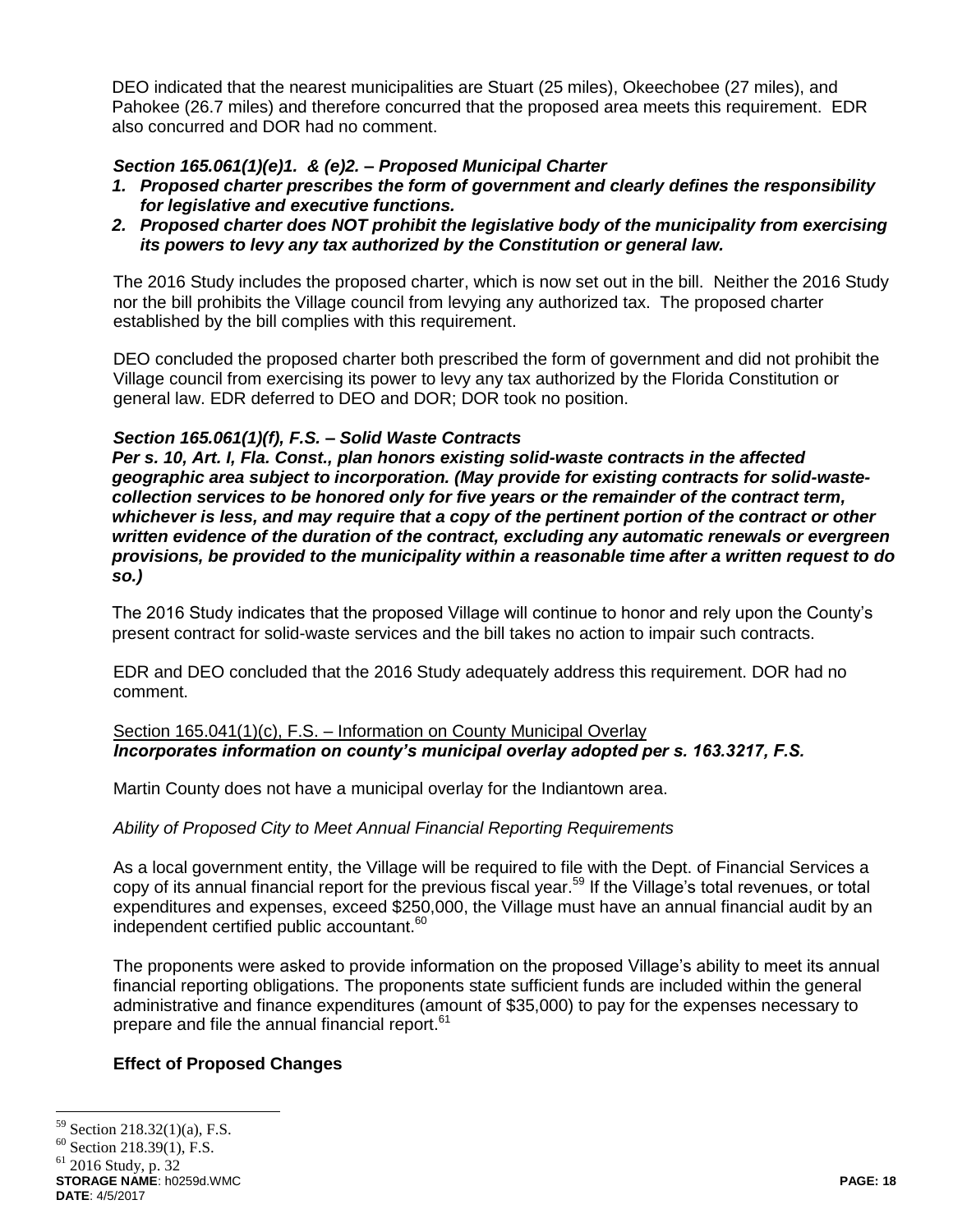The bill creates the Village of Indiantown in a previously unincorporated area of Martin County, Florida, and provides a charter structuring the village government, providing powers and authority, and providing for a transition to the fully-functioning village government.

The charter provides for a council-manager form of government, with 5 village council members serving 4 year terms, elected in non-partisan elections. After each election the council will select two of their members to serve 2 year terms as mayor and vice-mayor, respectively. Council members are elected to 5 at large seats.

The council is the sole judge of the qualifications of the members, including forfeiture of office. Procedures are provided for determining and filling vacancies on the council. Council members are entitled to reimbursement as provided in general law for travel and per diem expenses. No compensation is established initially but the council is authorized to provide for compensation of its members; however, no such compensation may take effect until after the expiration of the terms of members elected at the next regular election.

The council will employ a village manager, who serves as the chief administrative officer of the Village at the pleasure of the council. The village manager acts under the supervision of the council. The administrative section of the charter also provides for the office and duties of the village attorney, authorizes expenditures of Village funds only on due appropriation, and authorizes the council to create or terminate boards and agencies.

The legislative power of the Village is vested in the council. The village council is to conduct regular public meetings on due notice. Special meetings may be conducted on the call of the mayor or a majority of council members. The council exercises this authority through the adoption of ordinances and resolutions.

The charter provides for a fiscal year of October 1 – September 30. Under the Village budget process, a minimum of 2 public hearings on the budget must be held before the council may adopt it. The Village is authorized to issue bonds and revenue bonds, and is required to perform an annual independent audit of all financial accounts.

The charter provides for a referendum to create the Village to be held on November 7, 2017. If approved, the Village is created and incorporated effective December 31, 2017. The charter provides for the first regular election of council members to take place no later than March 13, 2018 and ten weeks prior to the general election on each even-numbered year thereafter. The three council members with the highest number of votes will serve 4 year terms ending in August 2022. The two remaining council members will serve 2 year terms ending in August 2020. Beginning with the election of council members in 2020, village council members will be elected to full 4 year terms.

The bill provides the following waivers of general law necessary to complete the incorporation and for the operation of this Village:

- Waives the requirements of s. 218.23(1), F.S., relating to ad valorem taxation, allowing millage levied by special districts to satisfy the 3 mill requirement for an indefinite period of time. The funds levied and collected by the special districts are not turned over to the proposed Village.
- Waives the requirements of s. 218.23(1), F.S., for the purpose of auditing and financial reporting through the end of the village fiscal year 2018-2019.<sup>62</sup>
- Waives the minimum population density requirement of s. 165.061(1)(c), F.S., to protect the character, natural resources, and quality of life of the Village.

**STORAGE NAME**: h0259d.WMC **PAGE: 19 DATE**: 4/5/2017  $62$  As noted in the February 15, 2017 letter from Subcommittee staff, the proponents agreed to shorten the time period for the waiver of financial reporting until FY 2019-2020.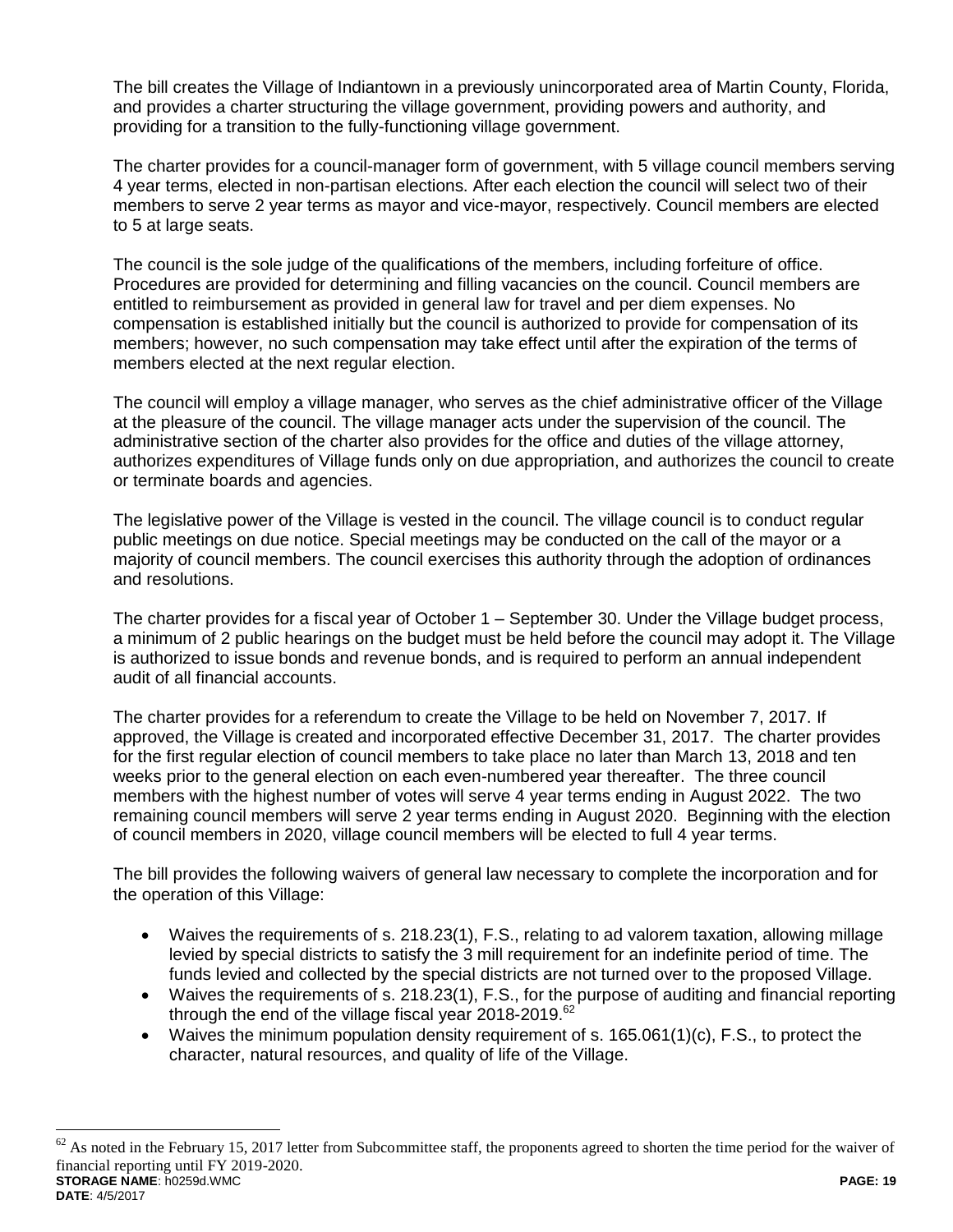The bill will result in new distributions of communications services tax, revenue sharing, local option gas tax, and half-cent sales tax funds to the new Village, reducing certain amounts currently distributed to Martin County and the cities of Jupiter Island, Ocean Breeze, Sewall's Point, and Stuart. The bill allows the millage levied by special districts to be used to satisfy the 3 mill requirement for an indefinite period of time but does not provide for those funds collected to be turned over to the proposed Village. The Florida Constitution authorizes municipalities to levy ad valorem taxes up to 10 mills. The Florida Constitution and general law will control the village's ability to levy ad valorem taxes. The Village plans to impose ad valorem taxes consistent with the current rates levied by Martin County to fund operations. The 2016 Study relies on the continuation of services via interlocal agreements with the County to result in the redirection of existing revenues rather than the need to impose additional tax revenues to support the financial viability of the proposed village. This intent was reaffirmed in the Revised Study and Economic Impact Statement and has continued to be reaffirmed in all subsequent correspondence.

The Revised Study provides a projected revenue decrease to Martin County for FY 2019 of \$1,095,099 in General Fund revenue and \$4,150,210 in Special Revenue Fund revenue as a result of the incorporation of Indiantown. Given that the underlying principle of the proposed municipal incorporation appears to be that residents in the affected area will continue to receive full county services without paying any additional taxes, the municipality is projected to accrue significant reserves based on statutorily-required distribution formulas, and the other residents/property owners in the County, other municipalities and the State (because of the statewide distribution calculations) will receive lower amounts of revenue sharing funds in order to support the proposed municipality. The Revised Study does not provide replacement revenues for the expected law enforcement services but offers the following options for the County to manage this revenue loss:

- Find more efficiencies in present expenditures.
- Reduce County services.
- Increase taxes/fees, or create new fees.

Based on all the information provided by the 2016 Study, the Revised Study, supplemental correspondence, and the initial and subsequent EIS (including no cost estimate for law enforcement services, thus requiring the assumption that the new municipality must bear the full cost of its law enforcement services), an initial ad valorem taxation rate of 4.3228 mills appears to be required for the new municipality to be financially feasible. This projection is based on data provided by the proponents for Indiantown, in conjunction with the additional estimates calculated by staff, including the provisions for municipal services as described in the Revised Study. Ultimately, the actual cost for law enforcement services in Indiantown will be decided in the interlocal agreement between Martin County and Indiantown.

## B. SECTION DIRECTORY:

- Section 1. Creates the Village of Indiantown, provides the charter for the Village, and provides for approval for creation in a referendum election on November 7, 2017, and if approved, effective December 31, 2017.
- Section 2. Provides for the broad municipal powers of the village and establishes a councilmanager form of government.
	- (1) Creates the 5 member village council, which exercises all charter powers of the Village.
	- (2) Requires the village council to appoint a village manager to be the chief administrative officer, serving at the pleasure of the council.
- Section 3. Provides for the physical boundaries of the Village.
- Section 4. Provides for the powers and duties of the Village council. (1) Divides council into 5 at large seats.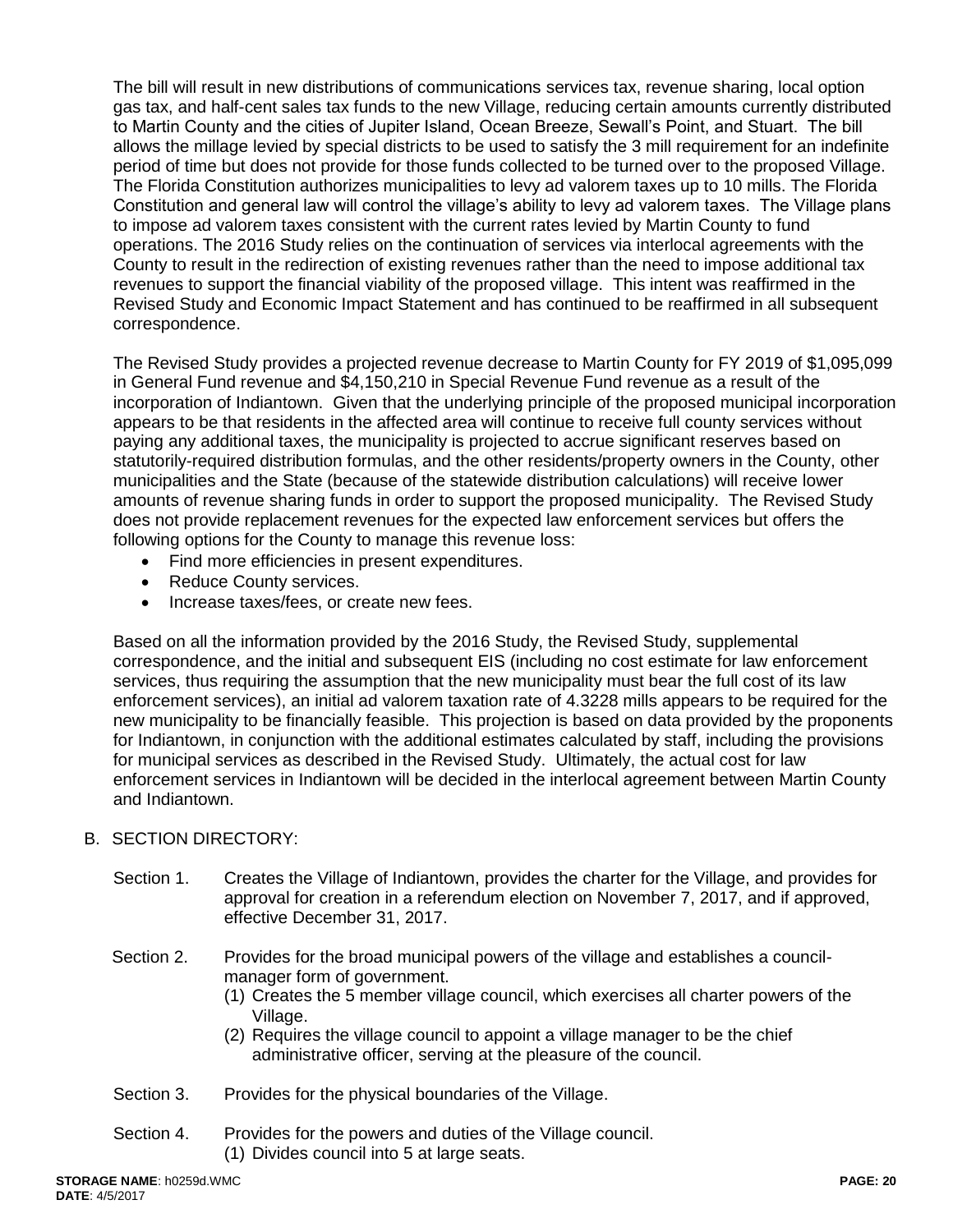- (2) States the qualifications necessary to run for a council seat.
- (3) Provides 4 year terms for village council members.
- (4) Requires the village council, at the first regular meeting after each election, to choose one of the council members to serve as mayor. Provides duties of the mayor.
- (5) Requires the village council, at the first regular meeting after each election, to choose one of the council members to serve as vice-mayor. Provides vice-mayor shall serve as acting mayor in absence of mayor.
- (6) Authorizes council to provide for compensation of members but such compensation does not go into effect until after the next regular election.
- (7) Authorizes the council to hold regular meetings that are public meetings and provisions for the call of special meetings.
- (8) Provides a majority of council members is a quorum.
- (9) Prohibits council members from interfering with Village employees in the course of their duties or removing any employee, with the exception of the village manager and village attorney.
- (10) Prohibits elected Village officials from being employed by the Village for at least 1 year after vacating office.
- (11) Describes the circumstances under which vacancies may arise in the office of mayor, vice-mayor, or village council member, including forfeiture of office.
- Section 5. Provides for a village manager and village attorney.
- Section 6. Authorizes the village council to establish, modify or terminate departments, boards or agencies as necessary; establish a personnel system; and provides for comprehensive planning and zoning as necessary.

### Section 7. Provides for the financial management of the Village.

- (1) Sets the village fiscal year as  $10/1 9/30$ .
- (2) Provides for adopting annual Village budget after at least 2 public hearings. The resolution adopting the budget shall also act as appropriation of the necessary amounts.
- (3) Budgeted expenditures cannot exceed budgeted revenues.
- (4) Provides authority and restrictions on supplemental budgeting of revenue surpluses, actions necessary to revise budget in the event of revenue shortfalls. Prohibits reduction in amounts appropriated for debt service.
- (5) Authorizes village council to issue bonds subject to all legal requirements.
- (6) Authorizes issuing revenue bonds as provided in law.
- (7) Requires independent annual audit of all Village accounts.
- (8) Prohibits the state from being liable for any financial shortfalls of the Village.
- Section 8. Provides authority and requirements for all elections under the charter.
	- (1) Defines Village electors as resident of the Village.
	- (2) Requires all elections for village council to be nonpartisan.
	- (3) Sets the dates for elections. The first regular election to be held March 13, 2018. Thereafter, elections will be held ten weeks prior to the date of the general election on each even numbered year.
	- (4) Creates the Village canvassing board.
	- (5) Provides requirements and procedures for general elections. Provides for recall of council members by general law.
- Section 9. Reserves the powers of initiative and referendum for the qualified registered voters of the village.
- Section 10. Provides general provisions and authority.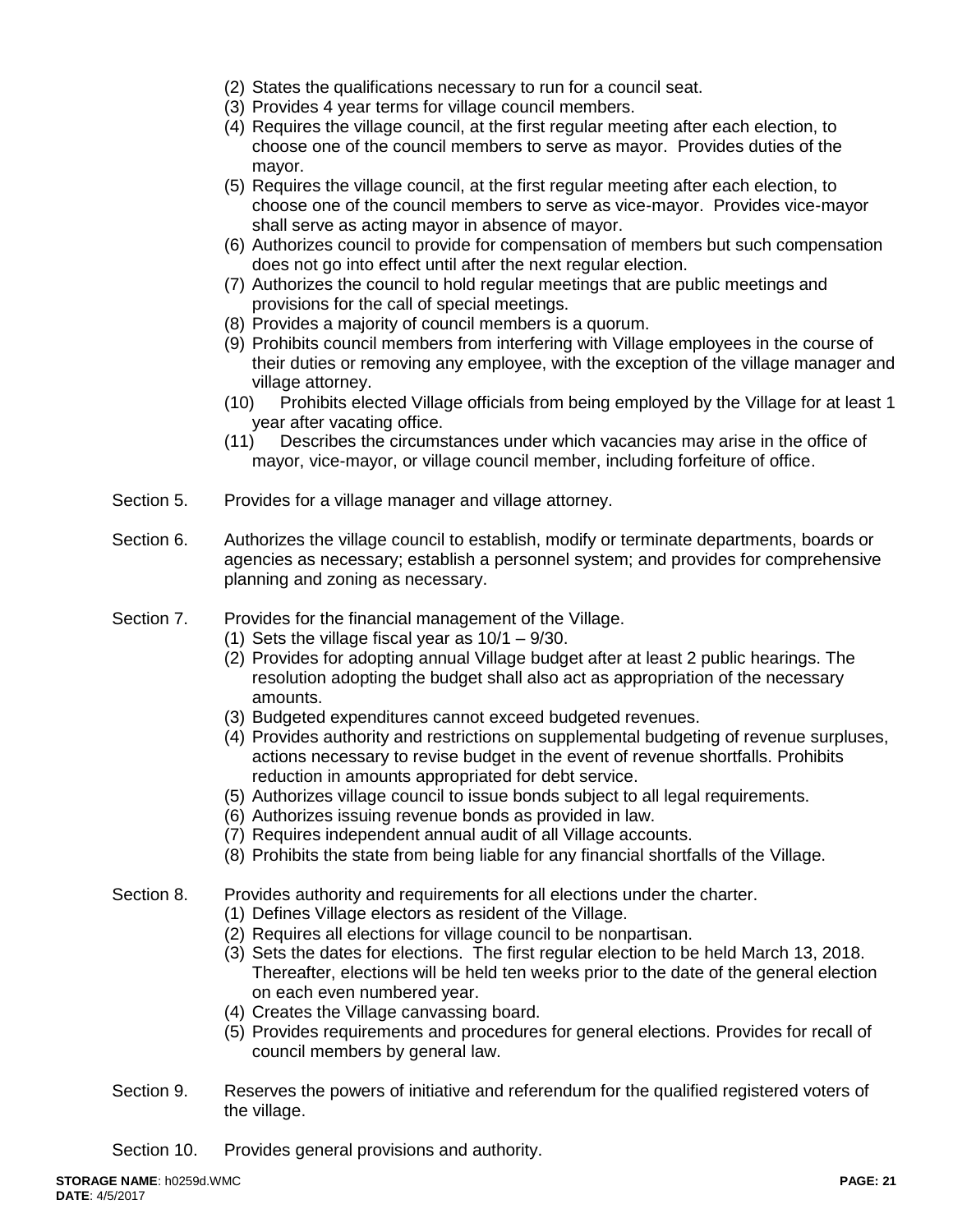- (1) Provides for a code of ethics for all officers and employees of the village.
- (2) Authorizes charter amendments as provided by law.
- (3) Provides for severability of any charter provision held invalid by the courts.
- Section 11. Creates the transition schedule to implement the charter after the Village is created.
	- (1) Provides for the referendum on creating the Village to be held on November 7, 2017 Provides the ballot question.
	- (2) Provides for initial special election of council members. Provides for qualifications of candidates in the special election. Provides procedures for the election. Provides for terms of initial election and timing of subsequent general elections.
	- (3) Authorizes the village council to borrow money for first year expenses of government.
	- (4) Provides for all codes, ordinances, and resolutions of Martin County applicable to the Village to continue in effect as municipal codes, etc. until otherwise modified or replaced by the Village council.
	- (5) Provides for continuation of county ordinances, rules, regulations, as municipal ordinances, rules, and regulations until revised or rescinded by Village council.
	- (6) Provides for continuation of county comprehensive plan and land use ordinances as the Village's transitional plan and ordinances. Requires all planning functions, duties, and authority to be vested in the Village council. Limits amendments, revisions, rescinding provisions of county comprehensive plan applicable to Village.
	- (7) Provides Village is entitled to participate in state revenue sharing beginning on April 1, 2018. Provides for information on population estimates.
	- (8) Waives the requirements of s. 218.23(1), F.S., for purpose of conducting audits and financial reporting through Village fiscal year 2018-2019.
	- (9) Authorizes the millage levied by special districts, pursuant to s. 218.23(1) related to ad valorem taxation, to be used for an indefinite period of time for purposes of calculating state revenue sharing for the Village.
	- (10) Provides for revenues under Martin County communication services tax to be shared with Village on a proportionate basis through January 1, 2019.
	- (11) Provides Village is entitled to receive local option gas tax revenues beginning October 1, 2018.
	- (12) Provides that contracts currently in existence for services and facilities may remain in effect until the council establishes independent services. Provides that solid waste contracts continue to be honored as required by s. 165.061(1)(f), F.S.
	- (13) Provides that portion of the Martin County Fire Rescue Municipal Service Taxing Unit within the boundaries of the Village shall continue until Village adopts a contrary ordinance.
	- (14) Provides Martin County Sheriff's Office will continue providing law enforcement services until Village adopts a contrary ordinance.
	- (15) Directs the Village, upon incorporation, to adopt ordinances and enter into local agreements with the county to address funding and taxation issue associated with the portion of the Martin County Community Redevelopment Agency that exists within the boundaries of the village.
- Section 12. Finds requirements for incorporation have been met except for the minimum population density requirement of s. 165.061(1)(c), F.S.
- Section 13. Provides act takes effect upon approval by majority of qualified electors voting in a referendum. Provides section 11, subsection (1), and section 13 take effect upon act becoming law. The bill provides for a referendum election to be held on November 7, 2017.

## **II. NOTICE/REFERENDUM AND OTHER REQUIREMENTS**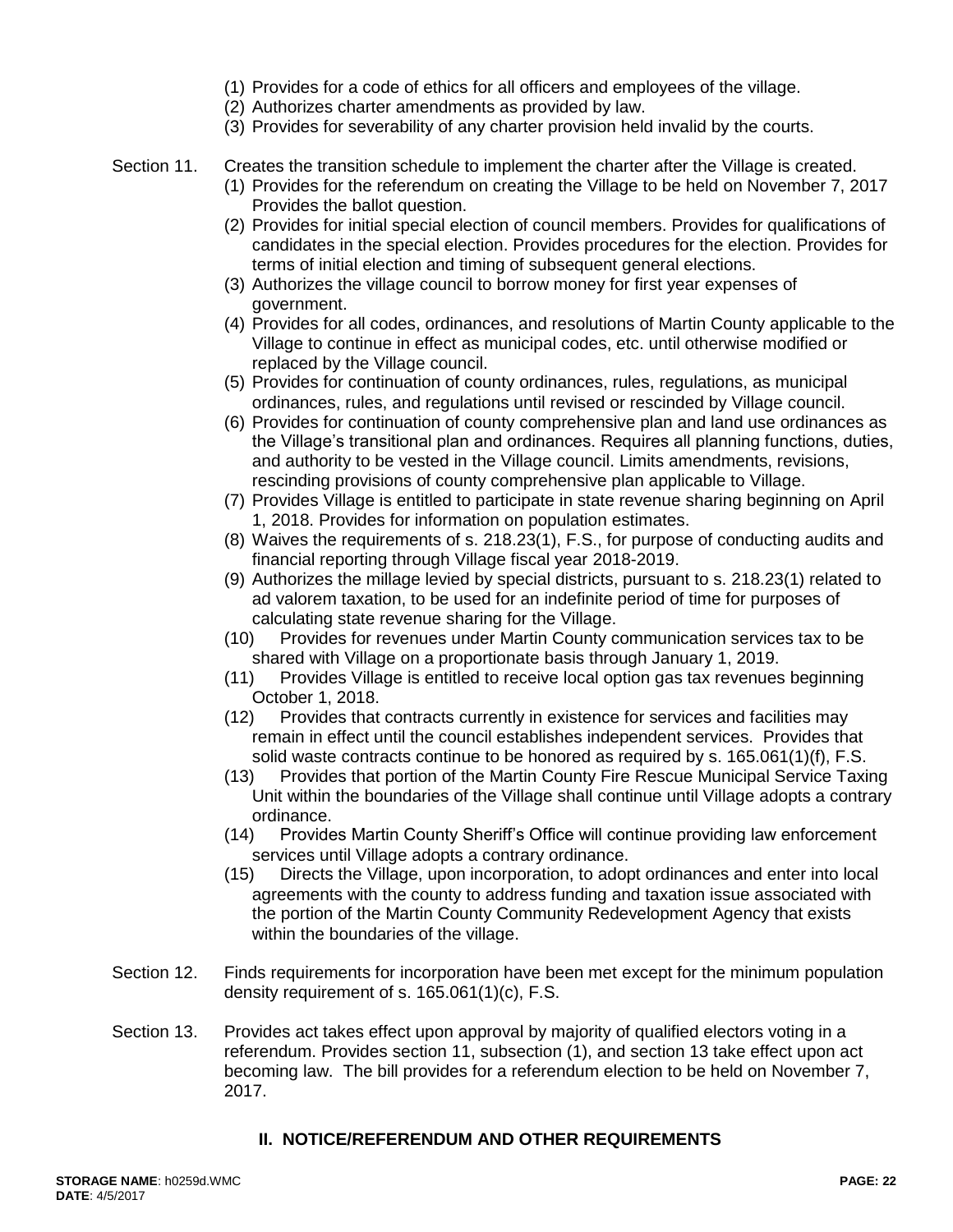A. NOTICE PUBLISHED? Yes [] No [x]

 IF YES, WHEN? WHERE?

B. REFERENDUM(S) REQUIRED? Yes [x] No []

IF YES, WHEN? November 7, 2017

- C. LOCAL BILL CERTIFICATION FILED? Yes, attached [x] No []
- D. ECONOMIC IMPACT STATEMENT FILED? Yes, attached [x] No []

## **III. COMMENTS**

- A. CONSTITUTIONAL ISSUES: None.
- B. RULE-MAKING AUTHORITY: The bill neither provides rulemaking authority nor requires implementation by executive branch rulemaking.
- C. DRAFTING ISSUES OR OTHER COMMENTS: None.

## **IV. AMENDMENTS/ COMMITTEE SUBSTITUTE CHANGES**

On March 21, 2017, the Local, Federal & Veterans Affairs Subcommittee adopted an amendment and reported the bill favorably as a committee substitute (CS). The amendment:

- Clarifies procedures relating to the call of the referendum;
- Requires the referendum election be held on November 7, 2017;
- Clarifies that the first regular election of council members shall be held on March 13, 2018, and ten weeks prior to the general election on even-numbered years thereafter;
- Revises the qualifying period for council elections;
- Establishes the first council meeting to take place March 21, 2018, or the following Tuesday, if the election results have not yet been certified;
- Provides procedures for the selection of the council mayor;
- Revises the date in which the Village is entitled to participate in state revenue sharing from January 1, 2018 to April 1, 2018;
- Waives the requirements for conducting audits and financial reporting through Village fiscal year 2018- 2019; and
- Requires the local communications services tax rate imposed by Martin County continue through January 1, 2019.

This analysis is drafted to the bill as amended by the Local, Federal & Veterans Affairs Subcommittee.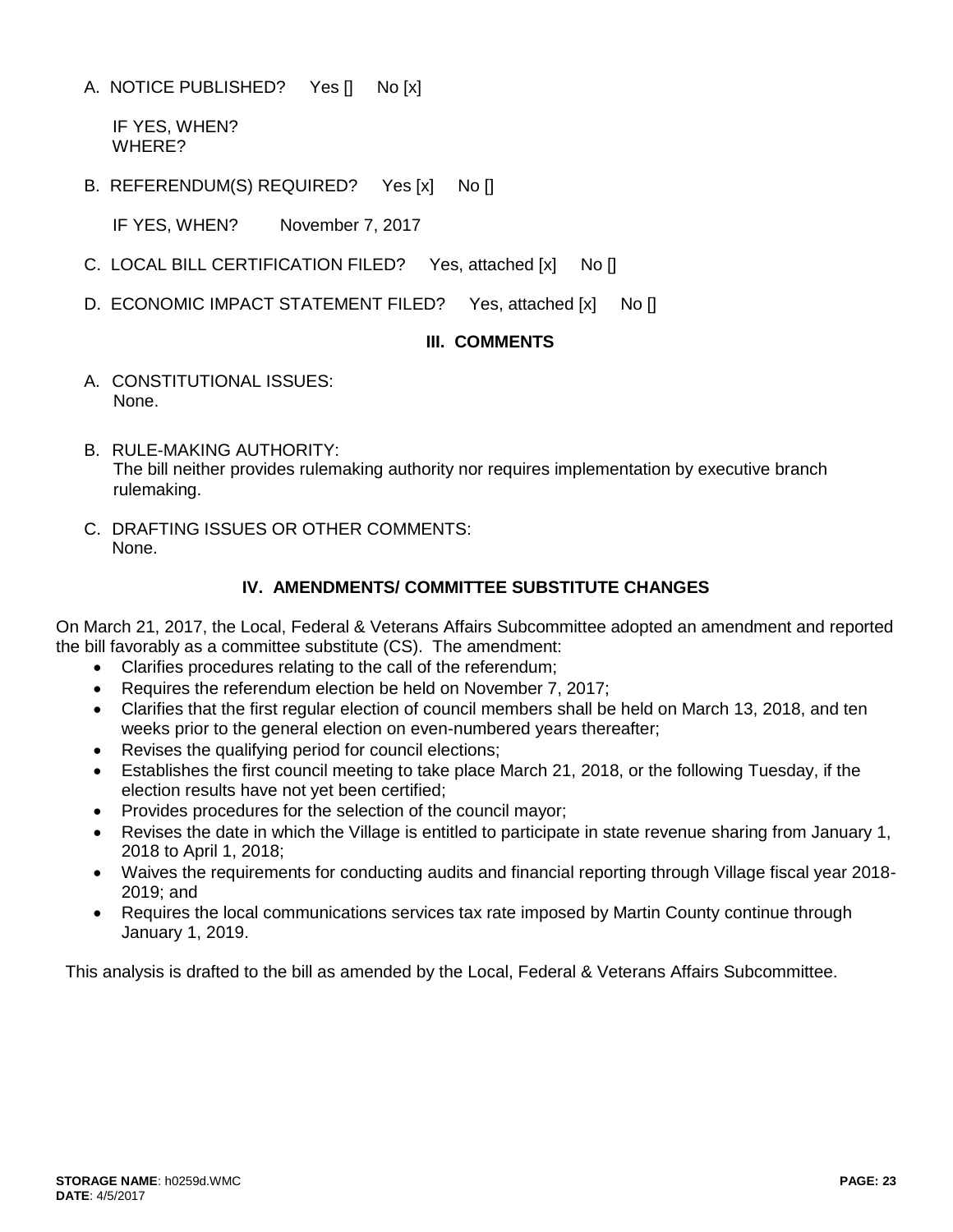# **APPENDIX A MATERIALS RECEIVED**

| <b>Document</b>                                                                                                            | <b>Date</b> | <b>Author</b>                                              |
|----------------------------------------------------------------------------------------------------------------------------|-------------|------------------------------------------------------------|
| Village of Indiantown Incorporation Feasibility Study                                                                      | 8/2016      | Joseph Mazurkuewicz, Jr.<br><b>BJM Consulting, Inc.</b>    |
| Re: Indiantown Municipal Incorporation Feasibility<br><b>Study Review</b>                                                  | 9/27/2016   | Local & Federal Affairs<br>Committee                       |
| Re: Indiantown Responses to September 27, 2016<br>Letter and Revised Map                                                   | 11/16/2016  | Joseph Mazurkuewicz, Jr.<br>BJM Consulting, Inc.           |
| Review of Proposed Village of Indiantown Municipal<br>Incorporation                                                        | 12/2/2016   | Dept. of Economic Opportunity                              |
| Memorandum: Proposed Incorporation - Village of<br>Indiantown, Martin County                                               | 12/5/2016   | Department of Revenue                                      |
| Response to Request for Evaluation of Village of<br>Indiantown Incorporation Feasibility Study                             | 12/5/2016   | Office of Economic and<br>Demographic Research             |
| <b>Economic Impact Statement</b>                                                                                           | 1/17/2017   | Joseph Mazurkuewicz, Jr.<br>BJM Consulting, Inc.           |
| Memorandum: Indiantown Economic Impact<br><b>Statement</b>                                                                 | 1/25/2017   | Local, Federal and Veterans<br><b>Affairs Subcommittee</b> |
| Re: Indiantown Responses to the Jan 25, 2017<br>Memo from Tracy Banner                                                     | 2/1/2017    | Joseph Mazurkuewicz, Jr.<br><b>BJM Consulting, Inc.</b>    |
| Village of Indiantown Incorporation Revised<br><b>Feasibility Study</b>                                                    | 2/13/2017   | Joseph Mazurkuewicz, Jr.<br><b>BJM Consulting, Inc.</b>    |
| <b>Revised Economic Impact Statement</b>                                                                                   | 2/13/2017   | Joseph Mazurkuewicz, Jr.<br><b>BJM Consulting, Inc.</b>    |
| Re: HB 259 - Proposed Municipal Incorporation of<br>Indiantown; HB 261 - Proposed Municipal<br>Incorporation of Hobe Sound | 2/15/2017   | Local, Federal and Veterans<br><b>Affairs Subcommittee</b> |
| Re: Indiantown/Hobe Sound Responses to the<br>February 15, 2017 Memo                                                       | 3/6/2017    | Joseph Mazurkuewicz, Jr.<br><b>BJM Consulting, Inc.</b>    |
| Re: HB 259 - Proposed Municipal Incorporation of<br>Indiantown; HB 261 - Proposed Municipal<br>Incorporation of Hobe Sound | 3/10/2017   | Local, Federal and Veterans<br><b>Affairs Subcommittee</b> |
| RE: Hobe Sound Responses to the March 10, 2017<br><b>Memo from Eric Miller</b>                                             | 3/14/2017   | Local, Federal and Veterans<br><b>Affairs Subcommittee</b> |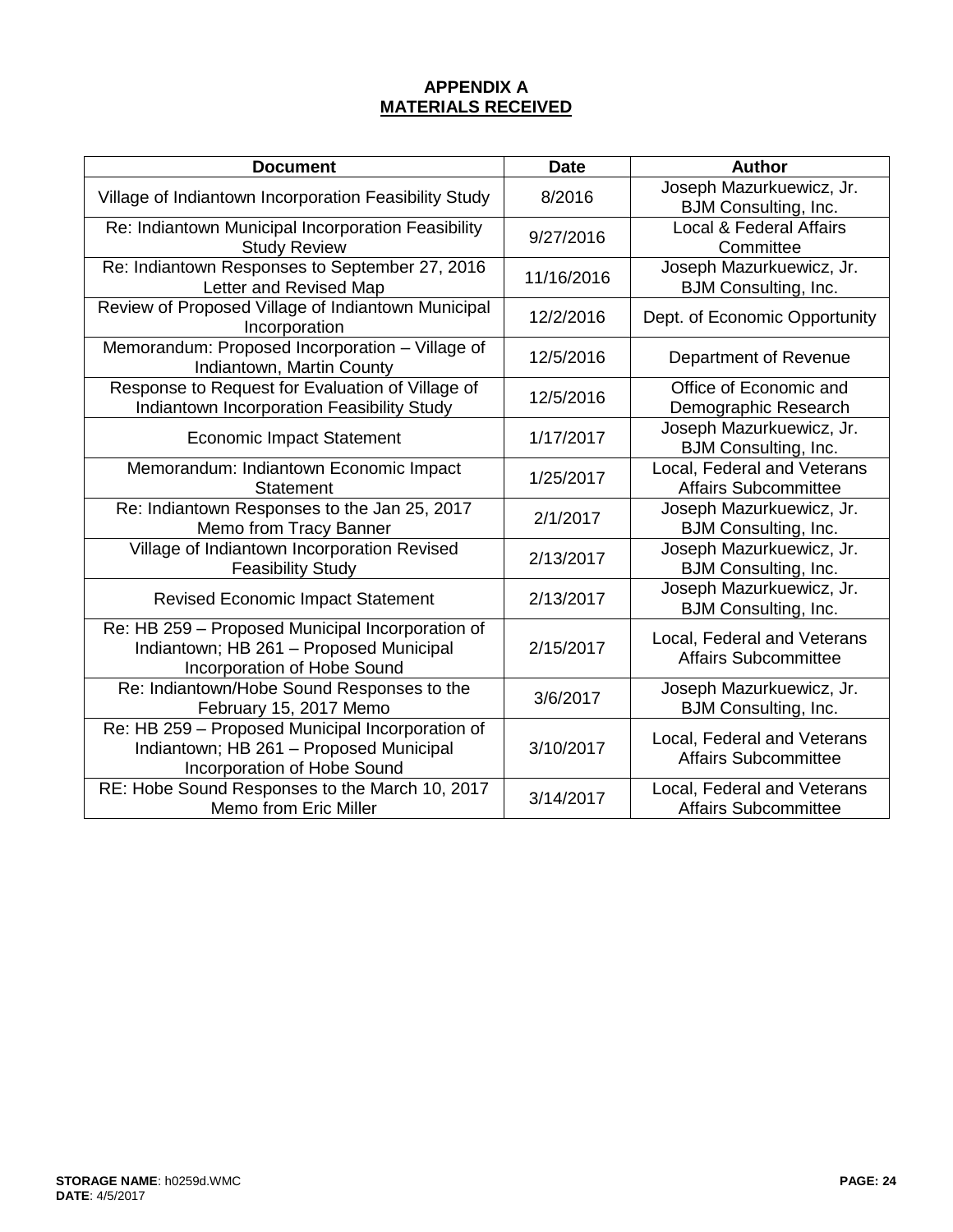## **APPENDIX B MAP OF PROPOSED AREA OF INCORPORATION**